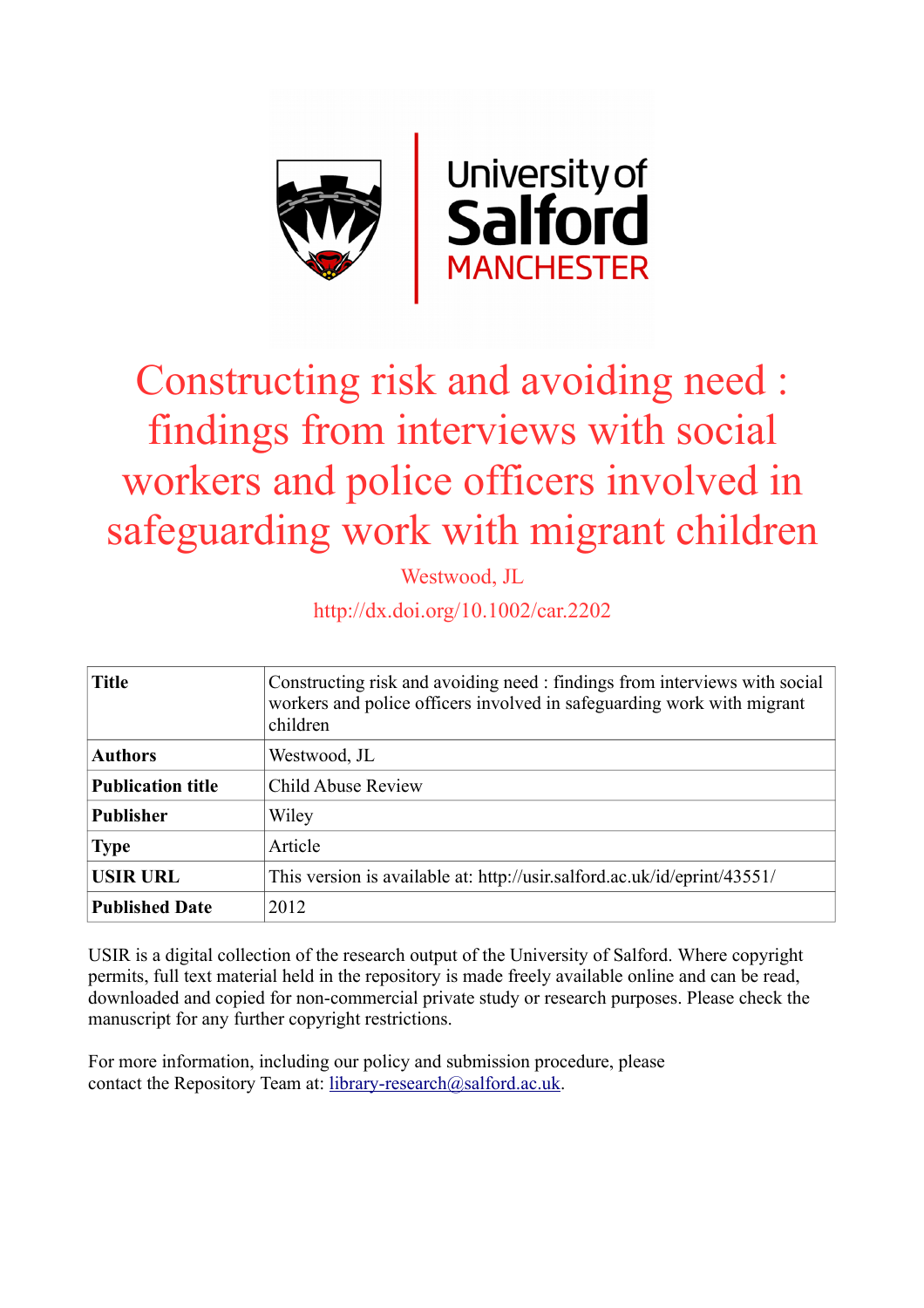## **Constructing risk and avoiding need: Findings from interviews with social workers and police officers involved in safeguarding work with migrant children**

**Joanne L.Westwood School of Social Work University of Central Lancashire Preston UK PR1 1HE**

**JLWestwood@uclan.ac.uk**

**Tel: 01772 895467**

**Fax: 01772 892974**

**Running Headline:** 

**Social workers and police officers safeguarding work with migrant children**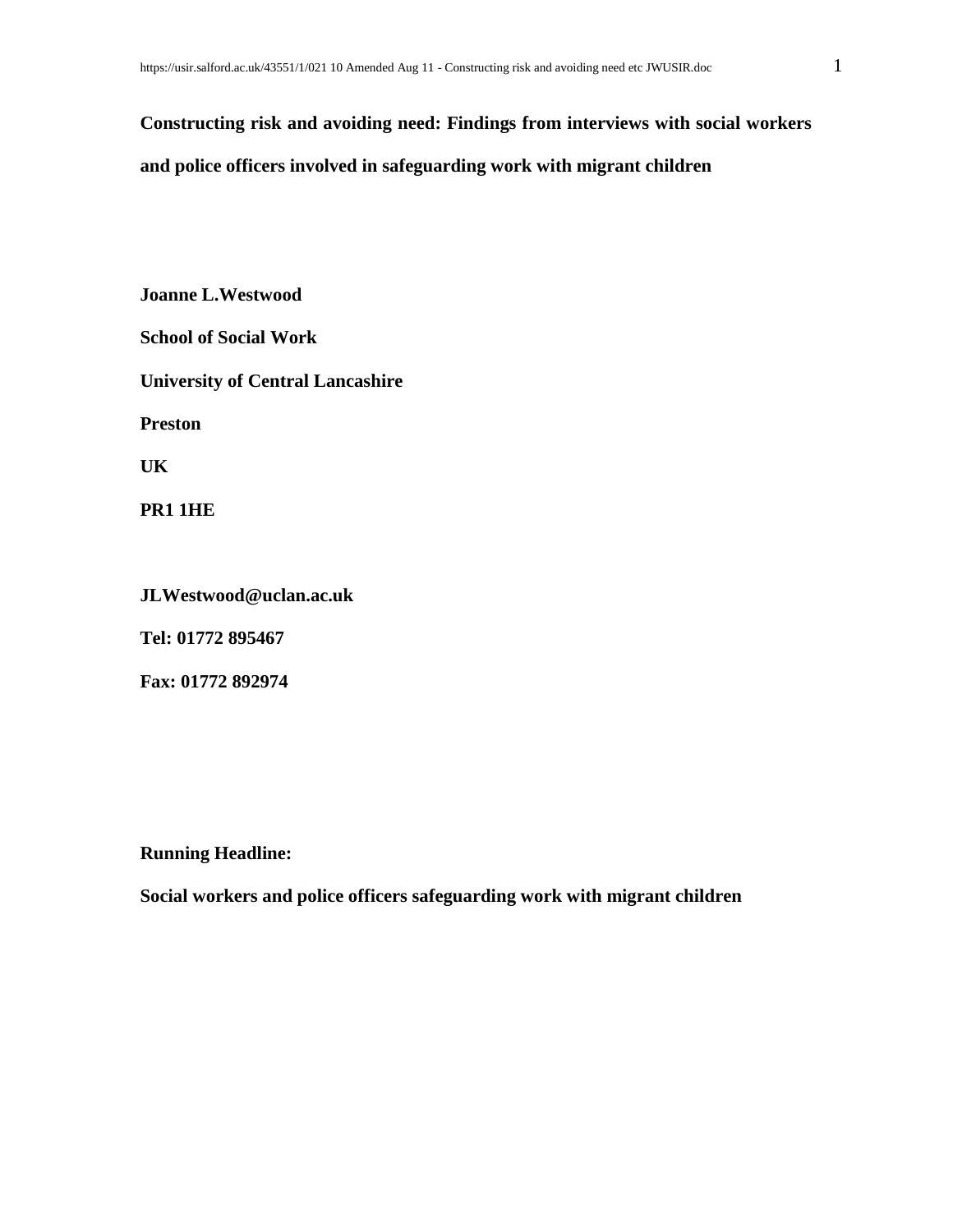### **Constructing risk and avoiding need: Findings from interviews with social workers and police officers involved in safeguarding work with migrant children.**

#### **Abstract**

Previous research illustrates the lack of services and provision for the needs of migrant children; assessments of needs in the early stage of their arrival into the UK have previously been advocated. This paper reports on a qualitative study with officials in agencies working with children at a UK port of entry. Along with a sense of isolation and fragmentation between those agencies involved in this work, there were clear tensions between the safeguarding agendas and practices of the agencies involved. Analysis of interviews with social workers and police officers suggests that there was a lack of confidence and trust between agencies and multiagency approaches to safeguarding children entering the UK. Assessment approaches tend to be risk orientated at the expense of being culturally attuned and children's rights focussed. These findings are discussed together with recommendations for further research.

#### **Key words: Migrant children, assessment, risk, multi –agency safeguarding.**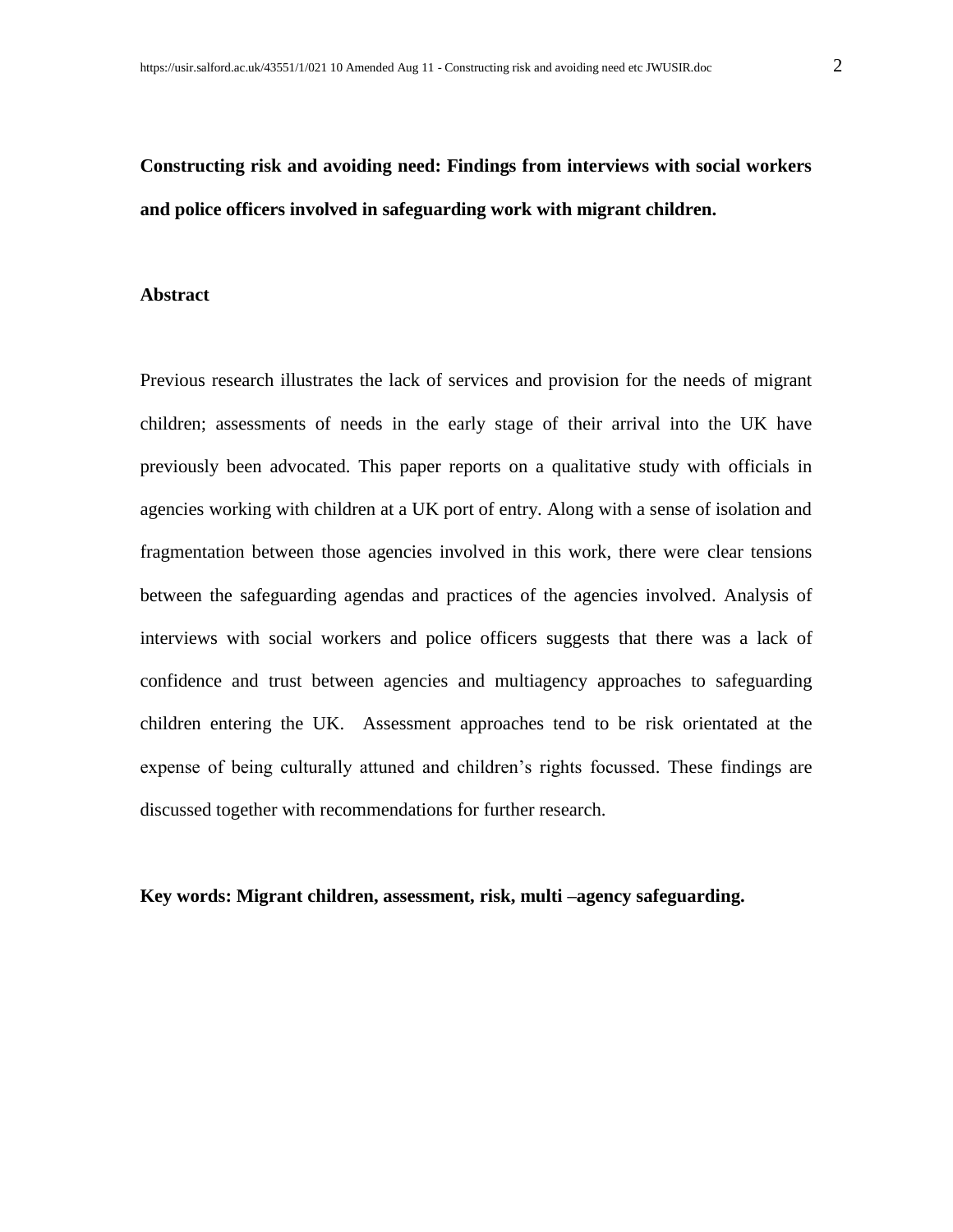This paper discusses safeguarding and welfare issues related to migrant children which includes children coming to the UK, alone (unaccompanied, separated, asylum seeking, and as refugees). The research discussed has a particular emphasis on children who arrive without parents at a UK port of entry. These children raise a host of issues for public welfare and particularly child safeguarding agencies in the UK and there is a growing body of research which suggests that the rights of such children are often marginalized in policy and disregarded in practice (Ayotte 2000: Cemlyn and Briskman 2003; Derluyn and Broekaert 2005: Crawley 2006; Kohli 2006; Crawley 2007; Hopkins and Hill 2008). This paper begins with an summary of the existing literature related to the welfare and support needs of different groups of migrant children coming to the UK, followed by analysis and discussion of interviews conducted with social workers and police officers working with unaccompanied children.

#### **The welfare of unaccompanied, separated and asylum seeking/refugee children**.

Children coming to the UK do so for a variety of reasons, including escaping violence or the threat of violence. The *Children Act* (UK Government 2004) includes a commitment to ensuring better outcomes for children, although there is a continuing emphasis on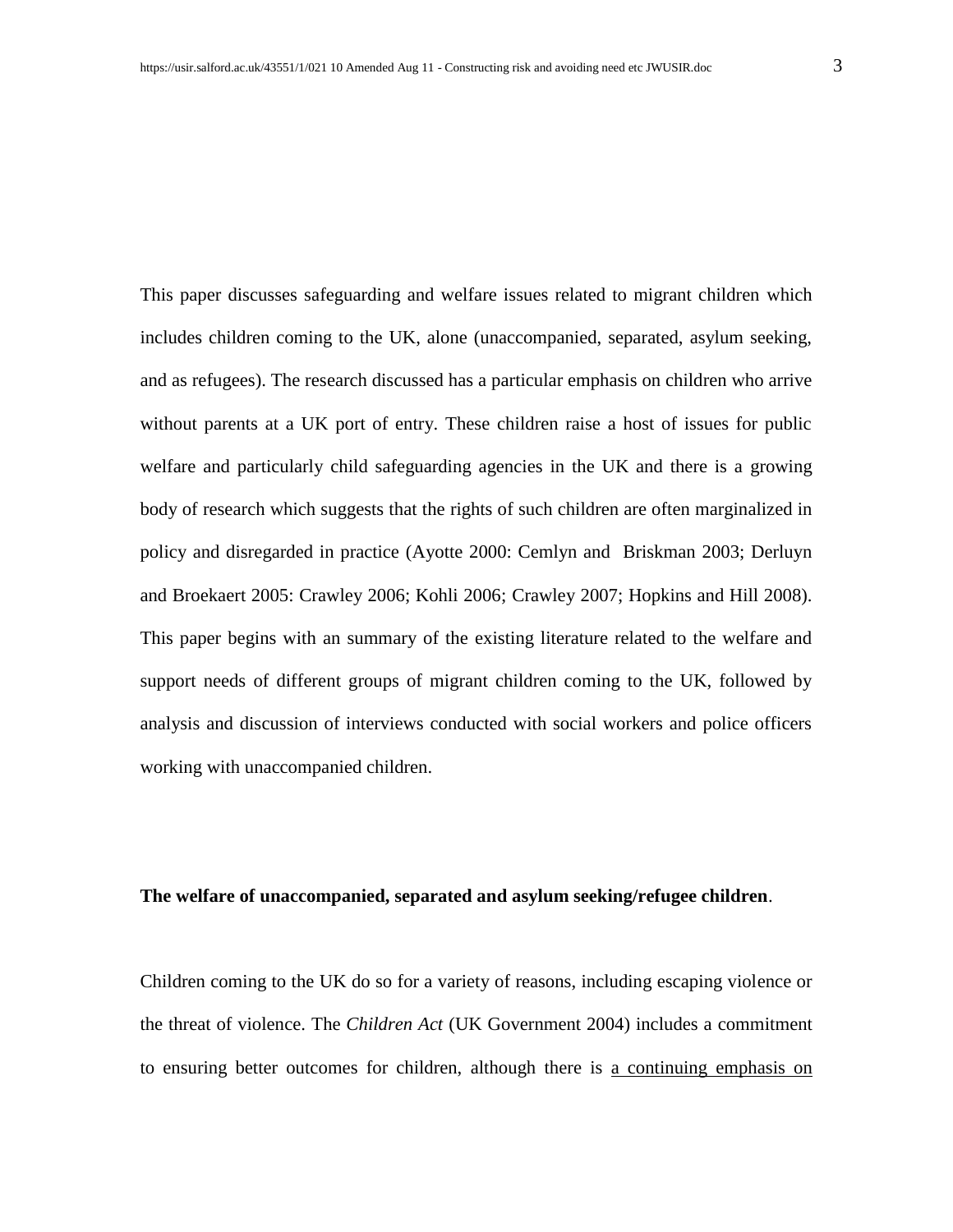immigration controls at the expense of the welfare of migrant children [PUBLISHER – THE PRECEDING UNDERLINED WORDS ARE FOR THE MARGIN] (Crawley 2006; Sales 2007) even when the majority of children travel to escape conflict (Sutton and Smith 2005). Dottridge (2004) is critical of the way in which government policies have clamped down on children's migrations at the expense of their rights because of the suspicious nature of their arrival and concerns about their being the victims of trafficking; when in reality many of the agents are obliged to use clandestine routes as legal ones have been closed off.

Childhood sociological perspectives have however challenged presumptions in policy that children's migratory movements are always forced (Liebel 2004; Fass 2005; Hashim 2006). These authors argue that employment and education are key drivers for child migration, despite the risks involved. In some cultures child migrations are viewed as important *rites de pasage* (Busza *et al.* 2004; De Lange 2005) whilst in others there are traditions and customs of child rearing where children are placed in other countries to be cared for by members of their wider family or kinship networks (Bastia 2005; Manzo 2005). It is clear that there are a range of needs amongst children who come to the UK and given the emphasis in UK policies towards controlling migration, it is important to understand how ports' safeguarding work is conducted with children when they arrive into the UK.

Previous research has identified that a range of issues which services and policy makers need to address, specifically health and welfare needs stemming from conditions in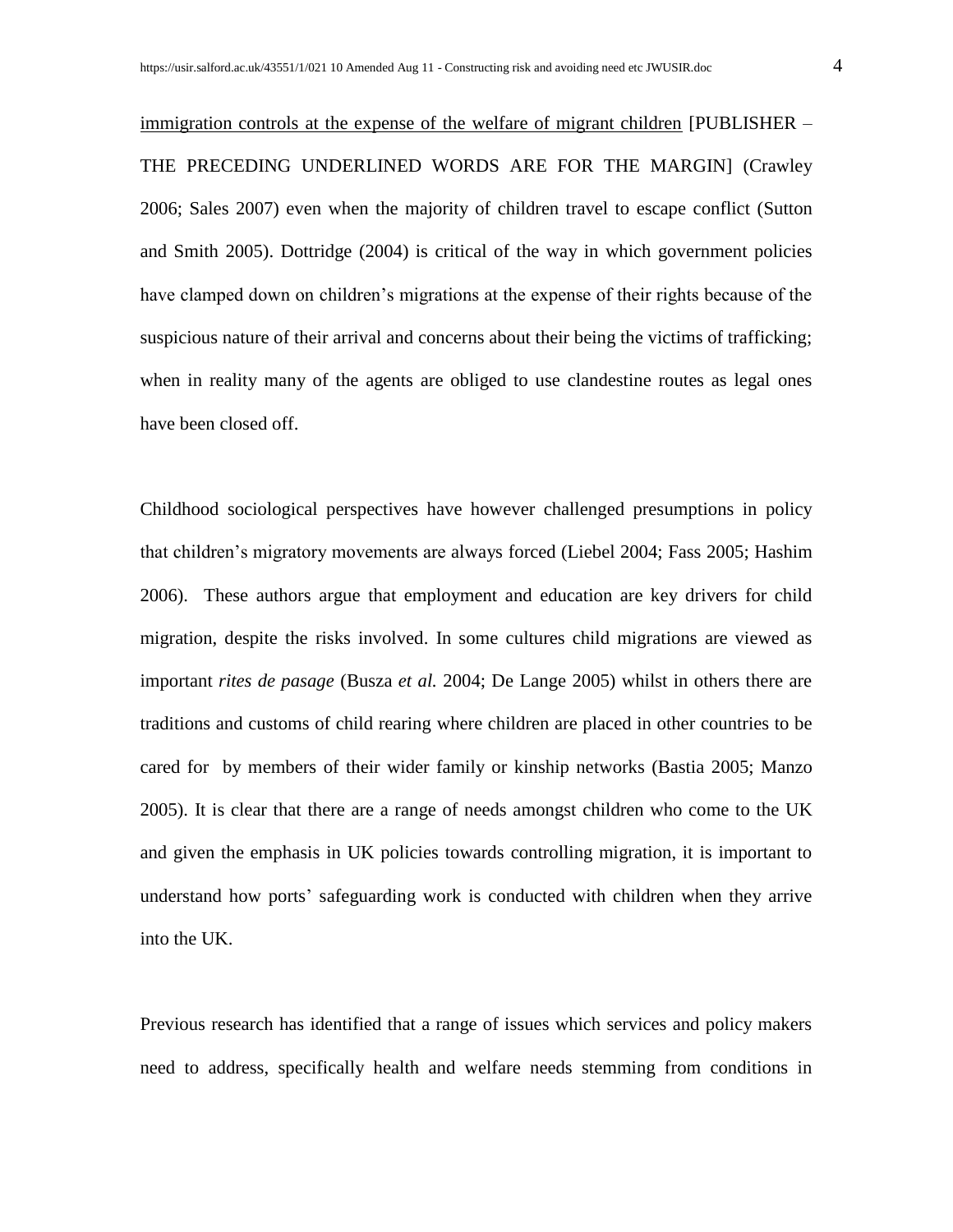countries of origin, or when *en route* (Ayotte 2000; 2004; Bastia 2005; Derluyn and Broekaert 2005; Hopkins and Hill 2008). Children report anxiety due to only being granted leave to remain in the UK until they are 18, and having to apply for status as an adult, or be returned to their country of origin. In a report for the Scottish Refugee Council (2006) Hopkins and Hill found that language, feelings of loneliness, and safety were the three important issues children face when they arrive. Research studies have highlighted Post-Traumatic Stress Disorder (PTSD) and other psychological conditions, in samples of refugee and asylum seeking children (Thomas *et al.* 2003; Kohli 2006) and sexual and reproductive health provision (Pregnancy/HIV/AIDS) are advocated for migrant children, particularly those children coming from areas with high incidence of HIV/AIDS (Thomas *et al.* 2003; Zimmerman 2006). There is a lack of mainstream health provision, fragmentation and poor information for arrivals to the UK which also compromises the health of refugees and asylum seekers (Crawley 2006).

#### **Social work with unaccompanied, separated and asylum seeking/refugee children.**

Mitchell (2003) in an overview of the way in which social services respond to the needs of unaccompanied children coming to the UK argues that whilst there is substantial body of evidence related to guidance for practitioners working with unaccompanied children in the UK, research does not provide a full understanding of how the needs of unaccompanied minors are assessed. Research undertaken by Kohli (2006) and Hopkins and Hill (2008) have begun to make some promising contributions to inform the way in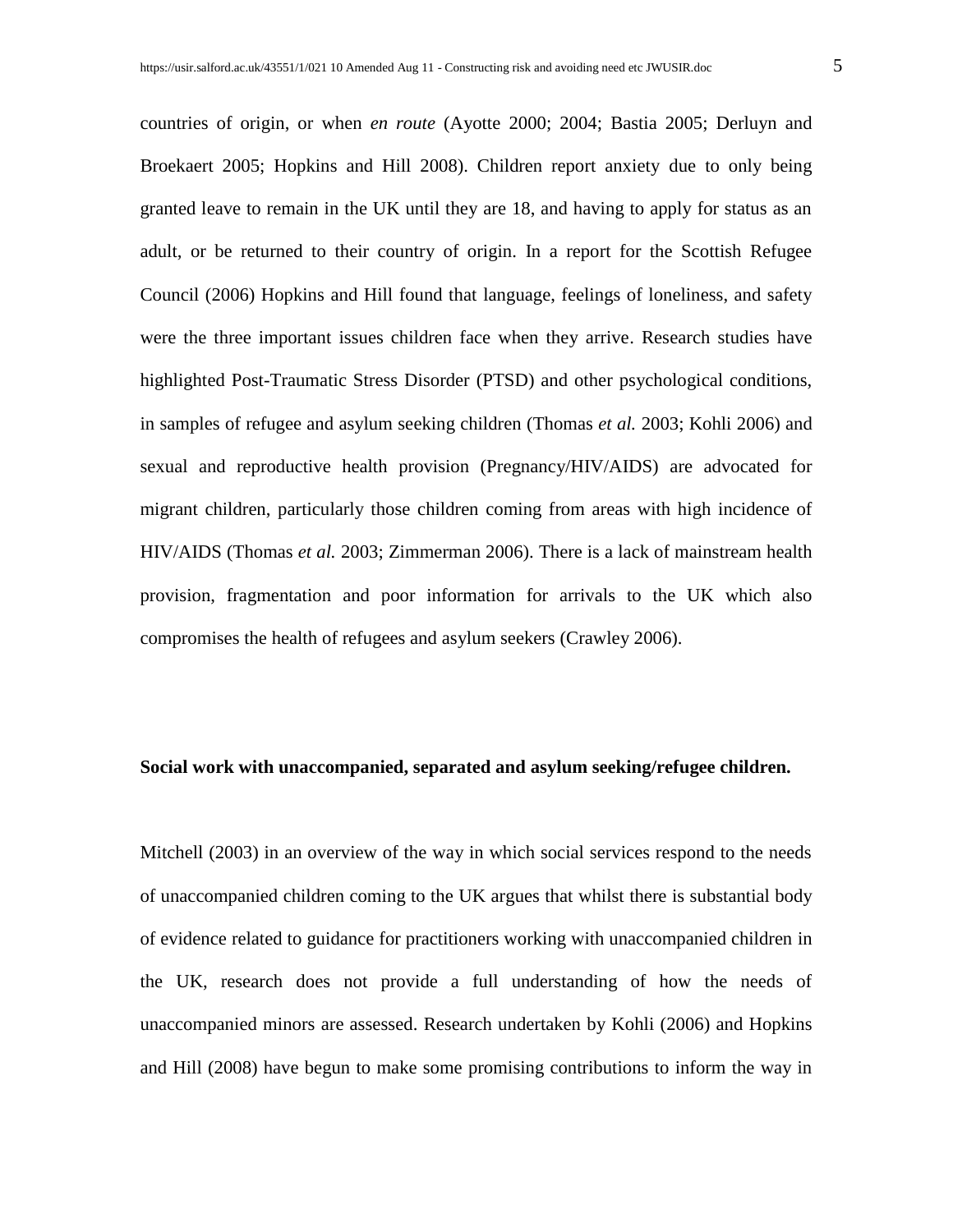which social workers support and assess such children. Along with assessment of their health and welfare, the needs of unaccompanied separated asylum seeking and refugee children also include access to education, court work, commissioning therapeutic or social support services in the community. However, at the stage when they enter the UK, the chaos which surrounds their arrival means that children may not have a full assessment of needs undertaken, and there is variability in the way local authorities interpret their duties (Mitchell 2003)**.** There have been criticisms of social work acting as an arm of immigration control, and yet social workers play a key role in supporting unaccompanied children to establish themselves as citizens with entitlements rather than as victims. Social workers are thus well placed to develop ways of working which incorporate rights, justice and cross cultural principles (Cemlyn and Briskman 2003; Sales 2007).

Social workers along with other safeguarding partners also undertake age assessments of children and young people whose age is uncertain or disputed by immigration officers at the port of entry. The methods used in age assessments have been disputed and challenged as they offer no guarantee of accuracy, and may serve to exclude older looking children from the welfare resources children are entitled to, and affect their claim for asylum (Crawley 2006; Crawley 2007).

#### **Ports safeguarding**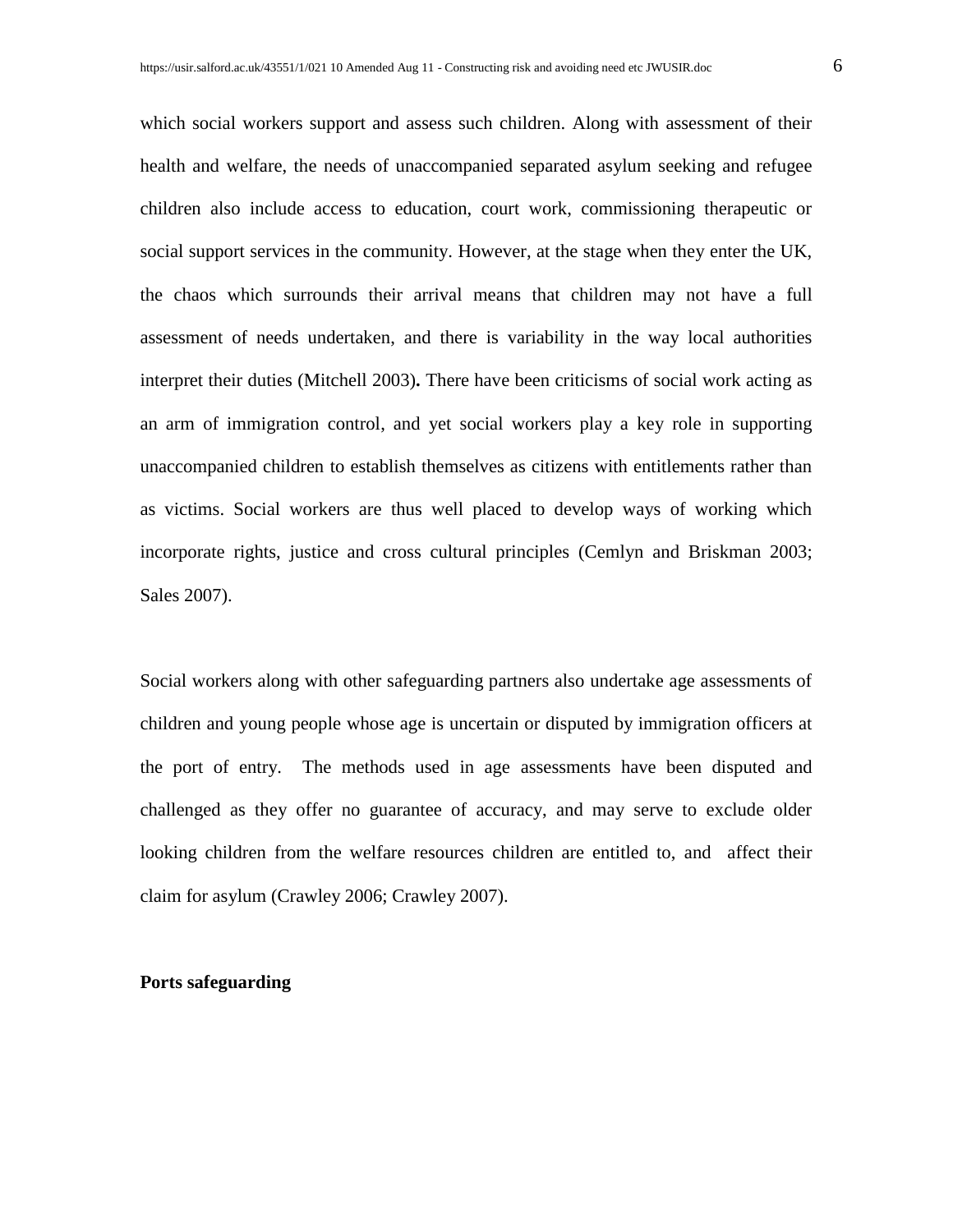The safeguarding of migrant children coming into the UK is a relatively new area of work. Although there are studies related to the way in which port authorities work with adult economic migrants (Duval and Jordan 2003) to date there has been limited research and analysis of the ways in which port authorities and officials work with children at UK ports in terms of how they assess or respond to their needs. In Norway, Engebrigtsen (2003) identified disparities between the way in which the national child welfare legislation was applied in practice in relation to child migrants and their rights. In a study in Belgium, Derluyn and Broekaert (2005) conducted interviews with children during the interception process at the port and analysed data from the case files. They maintain that many children travelling to the UK were doing so to meet another family member and were migrating primarily to improve their life opportunities. In this study, the control and surveillance agenda of immigration officials predominated at the expense of a welfare approach and the authors suggested the need for appropriate training on how to deal with intercepted unaccompanied minors in a respectful way. [PUBLISHER – THE PRECEDING UNDERLINED WORDS ARE FOR THE MARGIN] In terms of language and communication, the authors report that their study found the failure to use interpreters or translators made communication with children difficult, and this extends from research to practice in this field. They suggest that social workers could play a greater part in the interception processes supporting and advocating on behalf of children and in relation to being available for the children who felt they needed to talk to someone and tell them about their experiences (Derluyn and Broekaert 2005). A multi agency study of migrant children coming to the UK (Metropolitan Police 2004) also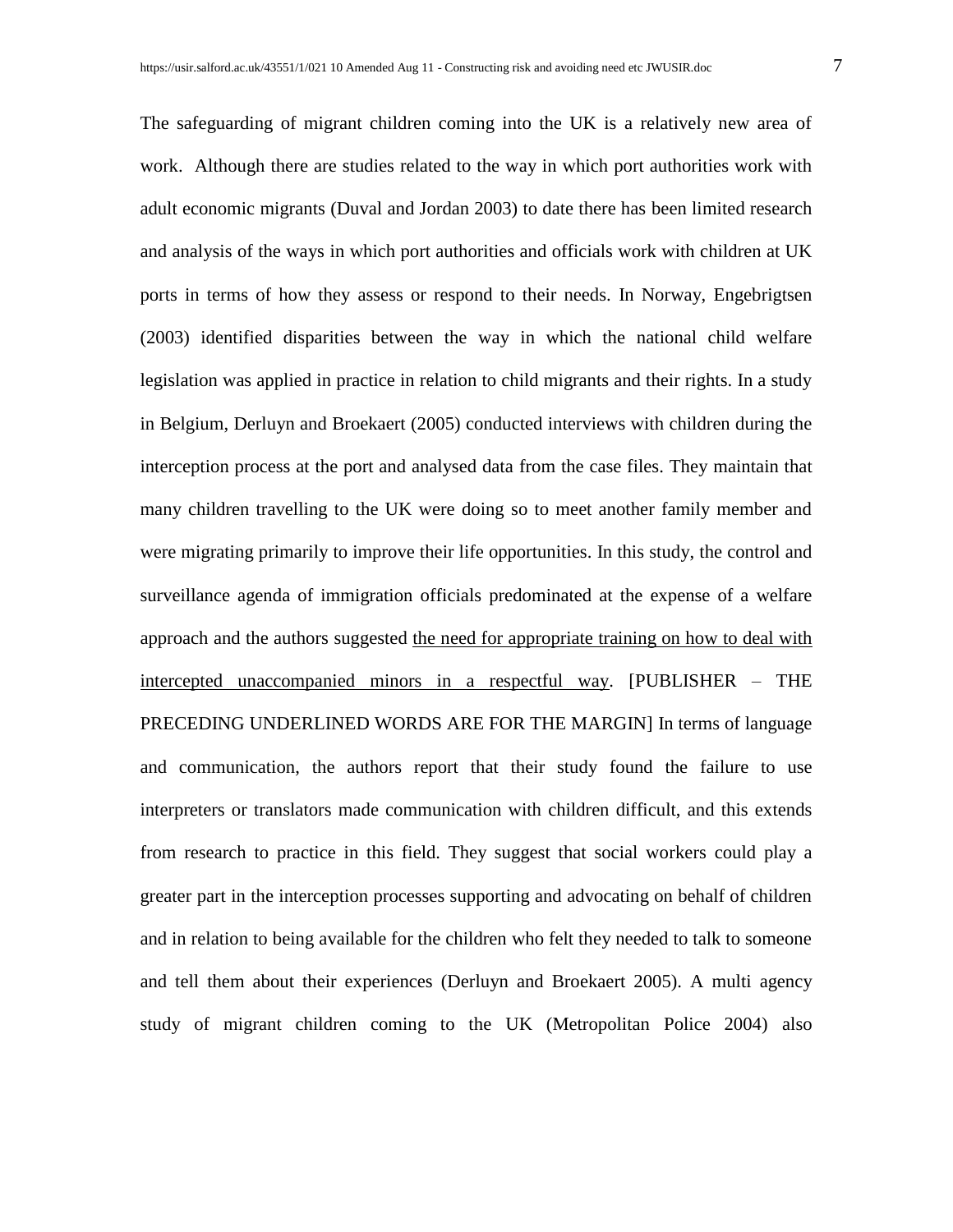recommended that social workers should be based at the port of entry in safeguarding teams.

An important issue for social work practice relates to the way in which unaccompanied children arrive without parents/caregivers and the emphasis on assessment practice which limits analysis of the differences in parent/child relationships between cultures where a range of childrearing strategies are employed. These include: parenting by extended family members and the wider community; and circumstances and situations where children are reared outside of their countries of origin (Owusu-Bempah 2007). This perspective has some bearing on the way in which social workers practice with unaccompanied children and ensuring that kinship networks persist as it is these which hold global families together, and which engender responsibility and duty towards family and community. Bernard and Gupta (2008) argue that along with language and interpretation there are a number of tensions in social work practice with African families including: reconciling different beliefs and behaviours in child-rearing practices; valuing parenting practices of these families in the initial engagement process; and the need to take a strengths-based perspective in assessment work. In their survey of language services in voluntary and statutory social services agencies, Pugh and Williamson (2005) also found a lack of language provision for minority language speakers and agencies were not well prepared to meet their communication needs. Chand, (2005) argues that there is a lack of training of social workers in the use of interpreters. This point was also evident in an earlier study by Humphreys, Atkar and Baldwin (1999) who found limited attention paid to the interpretation requirements of children and their families has an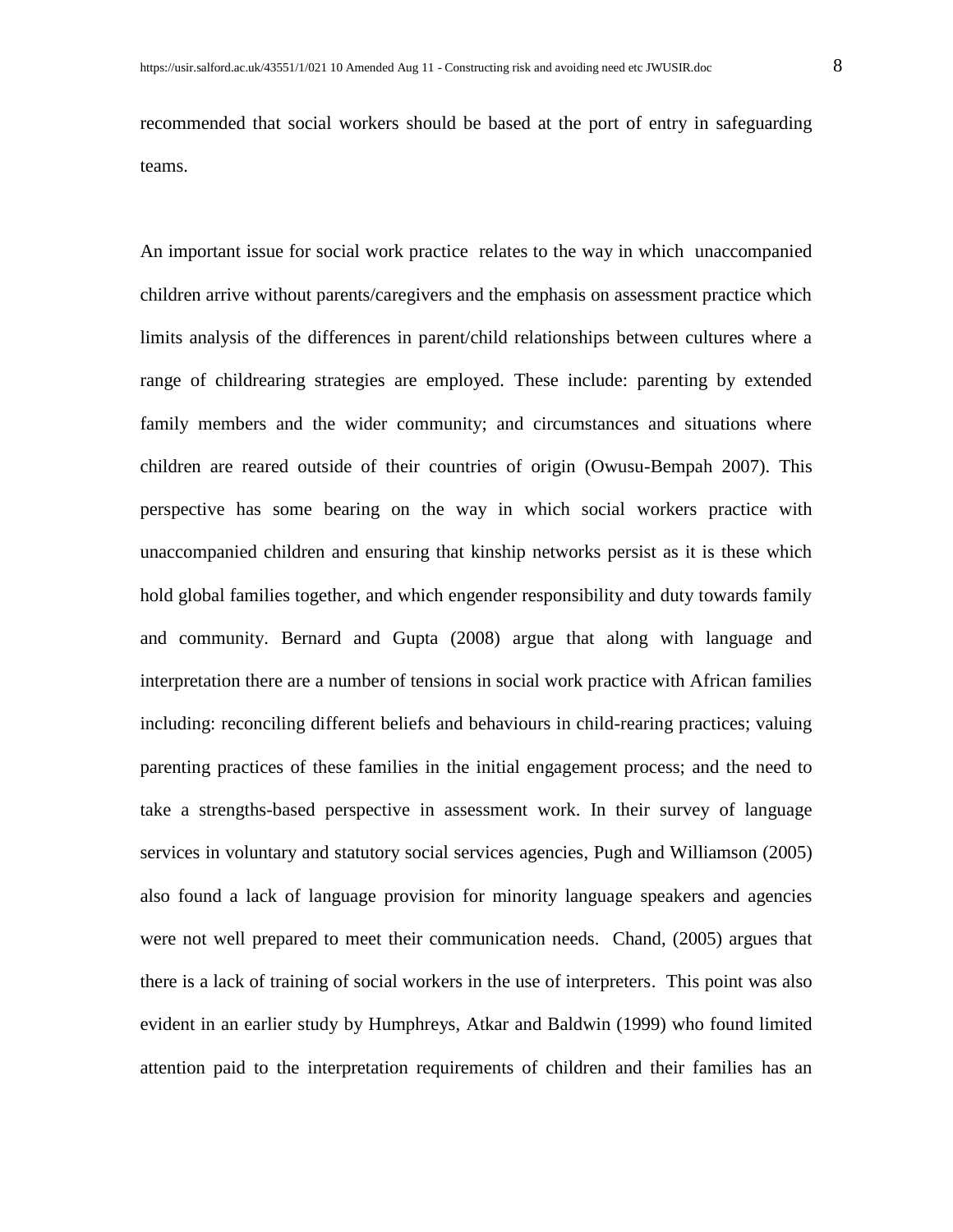impact on communication between the agency and the family/child, and greater likelihood of mutual misunderstanding due to cultural/language differences.

#### **Method**

This study was undertaken in order to determine how multiagency ports safeguarding work responds to the needs of migrant children coming to the UK. This paper reports on the findings of the study which consulted with social workers and police officers working at UK ports of entry to discuss their views about multiagency safeguarding/assessment practices with migrant children.

All participants provided written consent and at the conclusion of the field work period were given their post-interview transcript to ensure accuracy and agreement about what was reported during the interview. This also gave participants an opportunity to review, exclude or amend any data they did not want to be used in published work. Other issues related to consent included the possibility that participants would illustrate their work with case studies or examples of situations or events they had been involved in, and it was important to consider the potential impact on children of their situations being divulged in a research study. It was not possible or practical for the informants to gather consent from children whose situations the participants wished to discuss. Instead, anonymity of case study materials was required to protect the confidentiality of children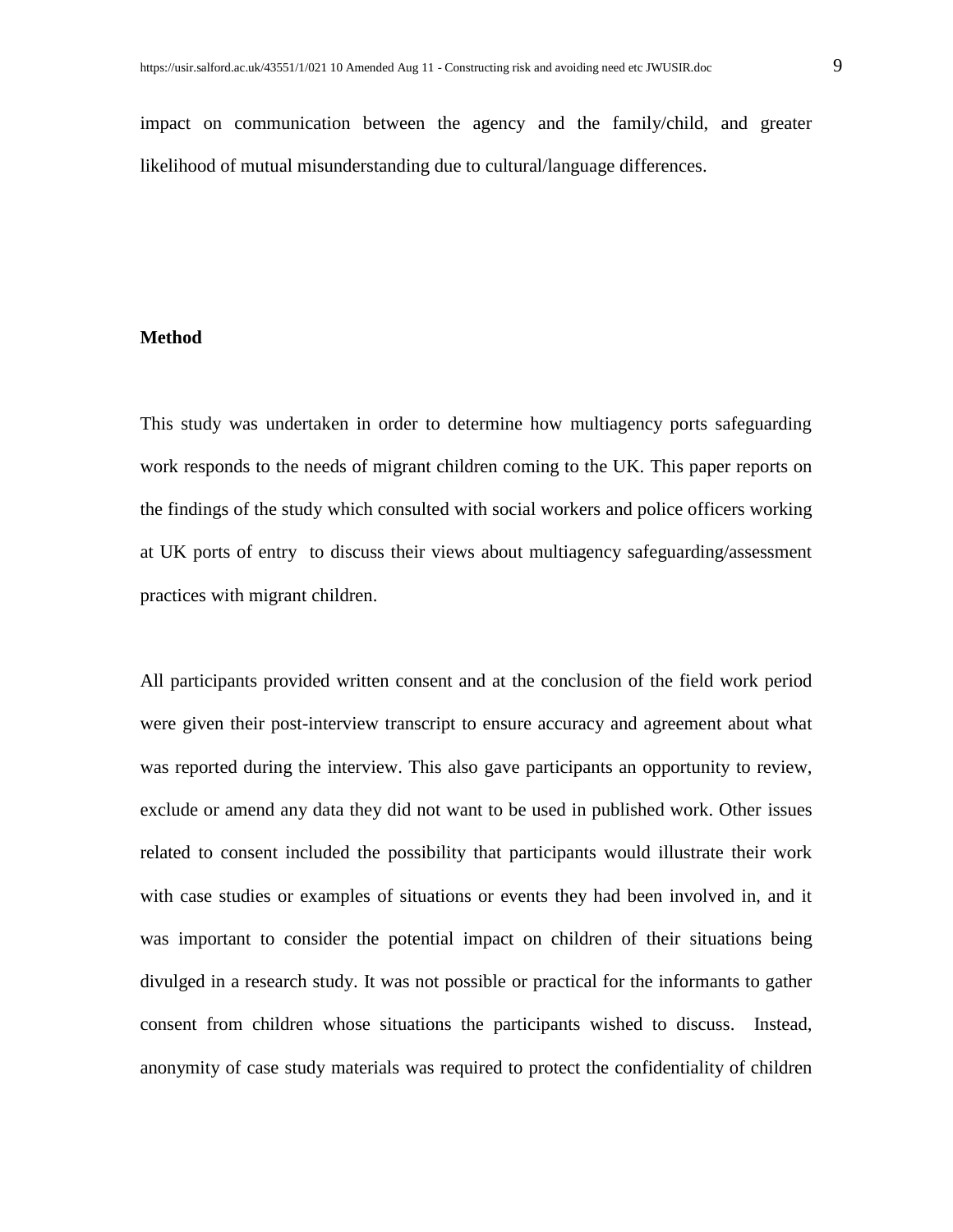who were known to agencies working in the field. Ethical approval for the study was provided by the University of Central Lancashire Research Ethics Committee.

#### *Interviews with key informants*

Informants were accessed using snowball sampling (Biernacki and Waldorf 1981). This method is useful for accessing hard to reach samples, and also in this study ensured that participants were situated at different levels of their organisation to generate data from their distinct vantage points (Kaskutas *et al.* 2000). The sixteen professionals who participated in the study all had some involvement in safeguarding migrant children in policy development, research, legal advocacy, law enforcement, or social work. Semistructured interviews which were on average an hour in duration were conducted between August 2005 and November 2006. All of the interviews were digitally recorded and transcribed in full. These interviews provided rich and varied accounts that illuminated situated and contextual data.

#### *Participants*

This paper discusses findings from semi-structured interviews which were held with six social workers with Children and Young People (SWCYP) and three Police Child Protection officers (PCP).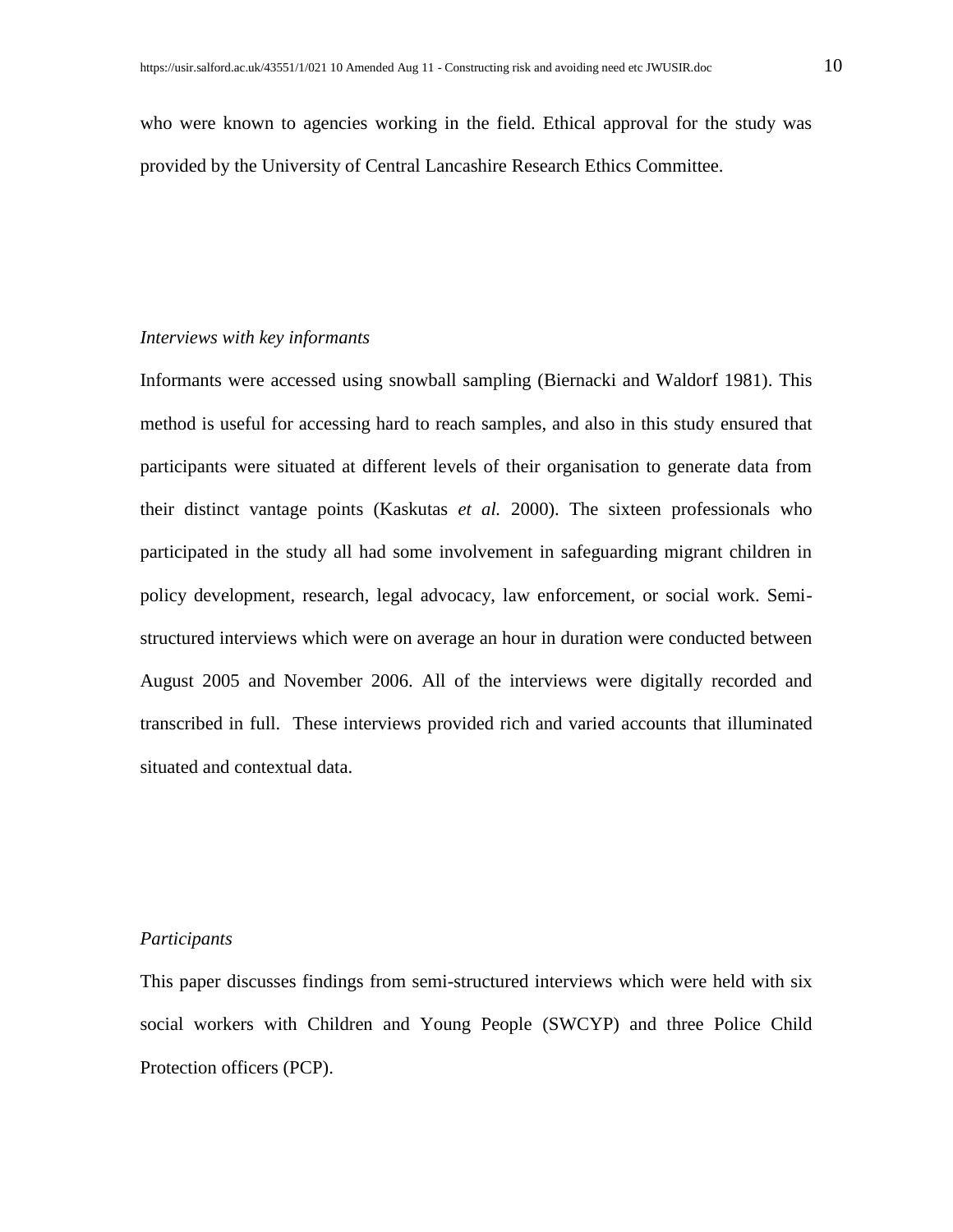SWCYP: These participants worked in or managed social work agencies or teams in both the NGO and statutory sectors that focussed on the delivery of social work services to children and young people. Their duties include; assessments of children referred by the Home Office, the police, or NGO's. Day to day work also involved individual case management and reviews, court work, placement finding and advocacy. During the research study period one NGO social work participant was based at a port of entry whilst the remaining five were located in teams/agencies in the South East  $(n=2)$  the North West  $(n=1)$  the North of England  $(n=1)$  and the Midlands  $(n=1)$ .

PCP: Participants in this group were involved in police child protection work in the South East. Their day to day work included investigations at ports of entry, liaison with the Home Office, immigration officers, Customs and excise, national police forces, Child Exploitation and Online Protection centre (CEOP) and social workers particularly across Greater London. Two of the police participants were based at a UK port of entry, and worked at other ports of entry as required and the third was a senior police officer, who headed up a command unit.

#### **Findings**

*Interview analysis themes*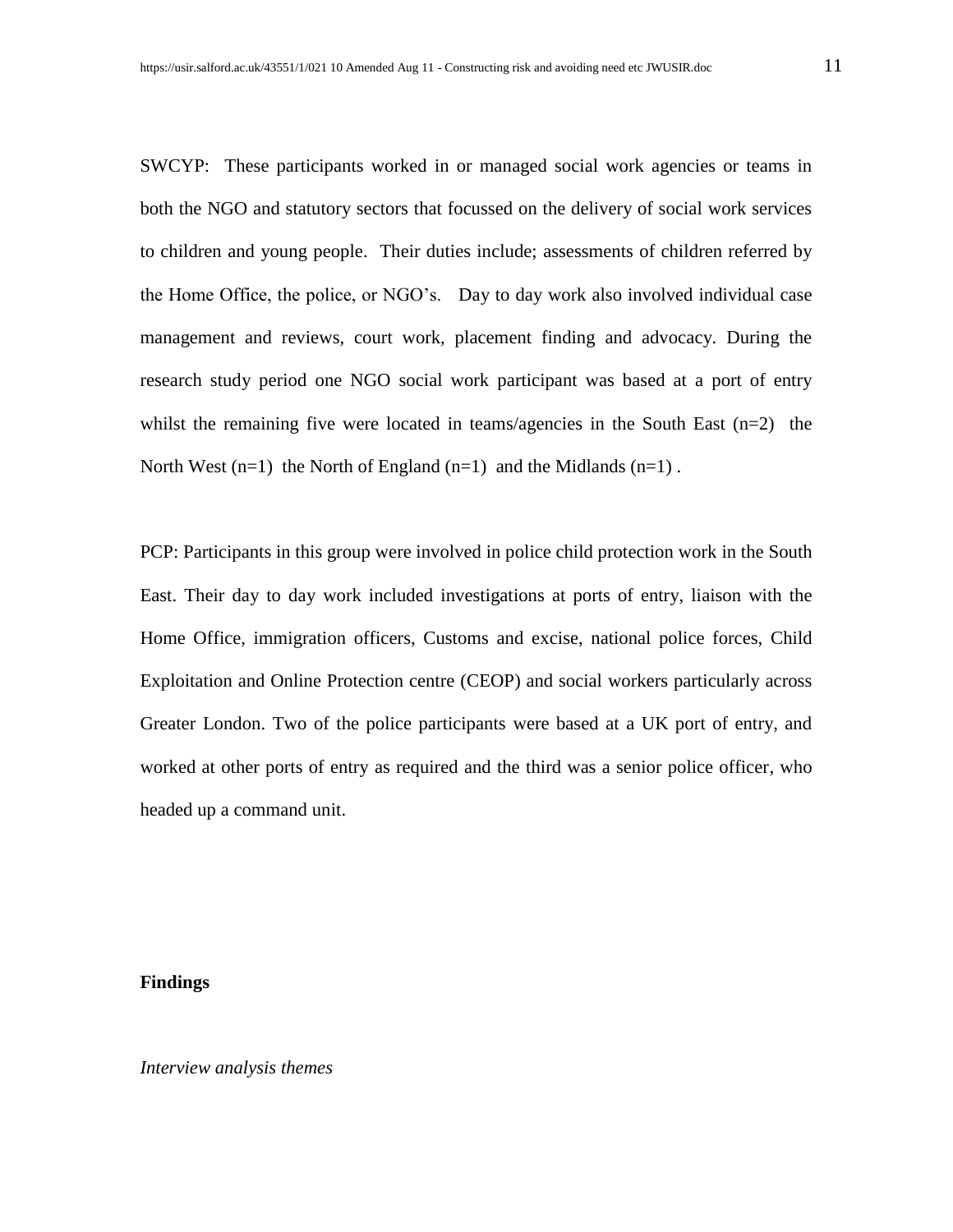The interviews with social workers and police officers were analysed through reading of interview transcripts; focusing on the discussions around multiagency safeguarding practice. This initial analysis suggested that far from being a cooperative and supportive process, informants often struggled with the processes involved in multiagency working. Social workers in the NGO sectors were critical of statutory social work practice with unaccompanied children. The police welcomed social work support on the one hand, but were highly disparaging of social work assessments. Social workers in statutory teams and those in asylum seeking teams perceived the police to be authoritarian and dogmatic. Whilst respondents situated themselves as partners in safeguarding some were ill– informed about participatory and culturally informed practice approaches with children or parents/carers. In addition, there was a lack of common understanding of the roles and responsibilities of partner agencies. A lack of trust in social work assessments, and a lack of cooperation between police and social services led to tensions in multiagency port safeguarding work with unaccompanied children.

There was reluctance amongst the police to accept that social work assessments are valid and/or credible. This stemmed from key differences in how police officers assessed risk of harm, and the way this is interpreted and acted upon by social workers. The fast moving transitory environment at the port of entry where the police officers were based reinforced their perspective on the need for immediate response.

#### *Multiagency work.*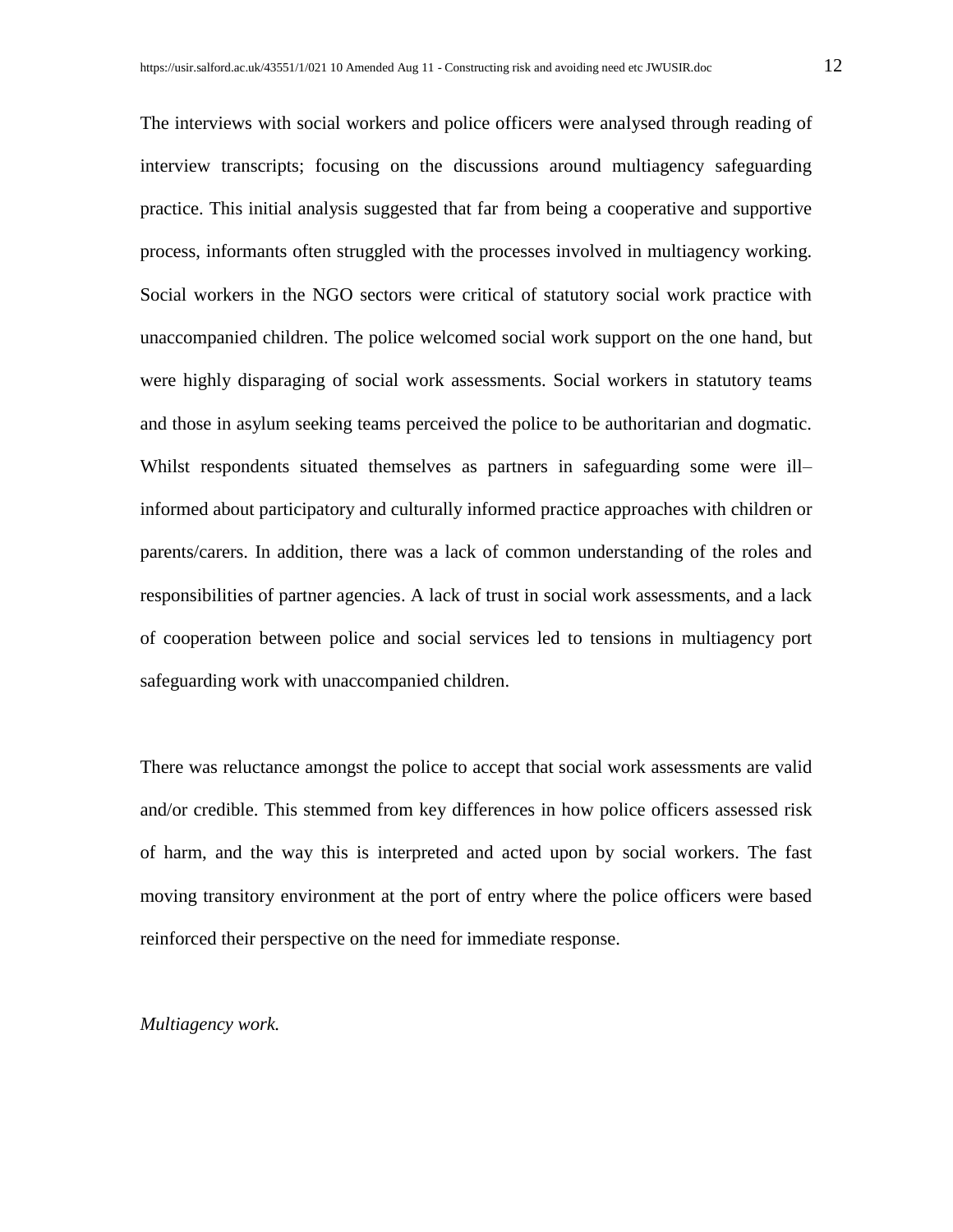Whilst informants based in the statutory social work sector discussed cases and experiences of working with unaccompanied minors going back sometimes decades, safeguarding work at ports of entry was deemed to be new areas of work for the police. Joint working sometimes led to swift and speedy outcomes but was dependant upon the relationships between the police and social workers. The police adopted a victim centered/harm reduction approach whilst social workers operated from a person centered and rights perspective. Work at the port focussed on meeting the basic needs of children when they arrived unaccompanied, and informing them of their rights. A social worker, who was based in an NGO, provided advocacy services for unaccompanied children. Although there was not a co-located social worker from a statutory social work team based at the port, there were plans for this to happen and optimism about the joined up approach from the agencies involved.

It was acknowledged by the police officers that a social work presence at the ports was beneficial in terms of their being able to safeguard children who were potentially at risk, where, for example, they arrived without clear plans for their stay in the UK. Conversely whilst social workers accepted that they played a role in the assessment and support of children who were deemed by agencies working at the port to be "at risk" this was usually carried out in the community once the child had left the port of entry. There are joint working procedures in place to assess children's age between immigration and socials services. These procedures caused some consternation for social workers in this study who recognized that whilst age assessments were fallible there was nevertheless a high level of demand for these to be undertaken.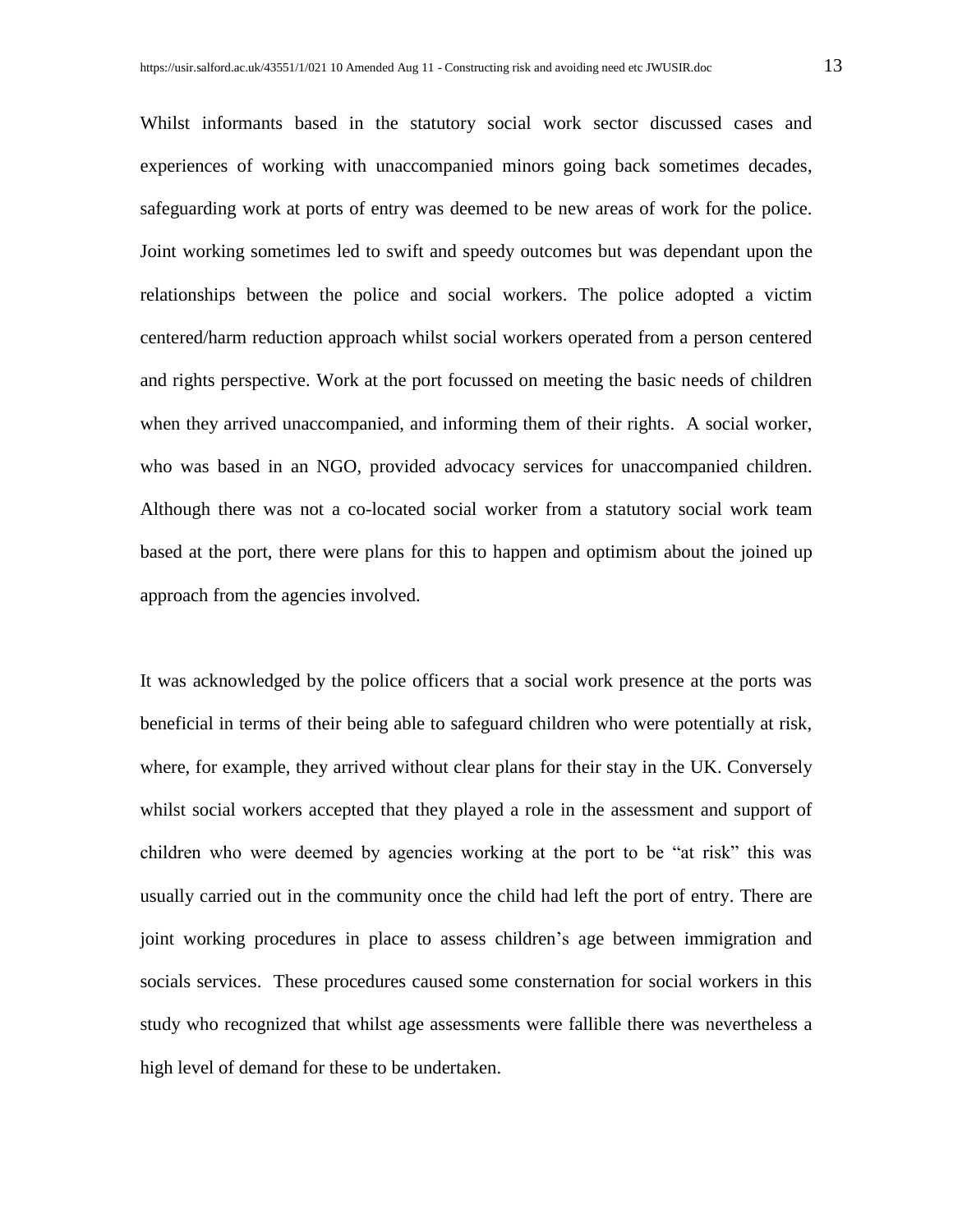Garrett (2004) in a study of police and social workers in joined up teams also reported tensions in working together. He identified that there was a tendency for the police to view themselves as the lead agency and there was a blurring of the social work role. Garrett also stated that there was a lack of confidence in the social work role and limits to how well the police and social work agencies worked together; social work practice in cases was annexed to the police task. Other agencies having confidence in the social work role was also deemed crucial to effective multi-disciplinary working (Garrett 2004; Frost and Robinson 2007). This lack of confidence was articulated in various ways in the present study, and was not limited to social work assessments and practice. Social workers too were critical of the way in which immigration services and the police identified risks to children coming into the UK.

#### **Discussion**

Early thematic analysis of the interviews suggests that working relationships between the agencies involved in multiagency ports safeguarding were characterized by criticism and mistrust. Perceptions of the risks unaccompanied children are exposed to was understood and responded to differently by the police officers and social workers. The themes below relate to multi agency ports safeguarding work and are discussed in terms of: *establishing credibility*, *criticizing others* and *constructing risks.*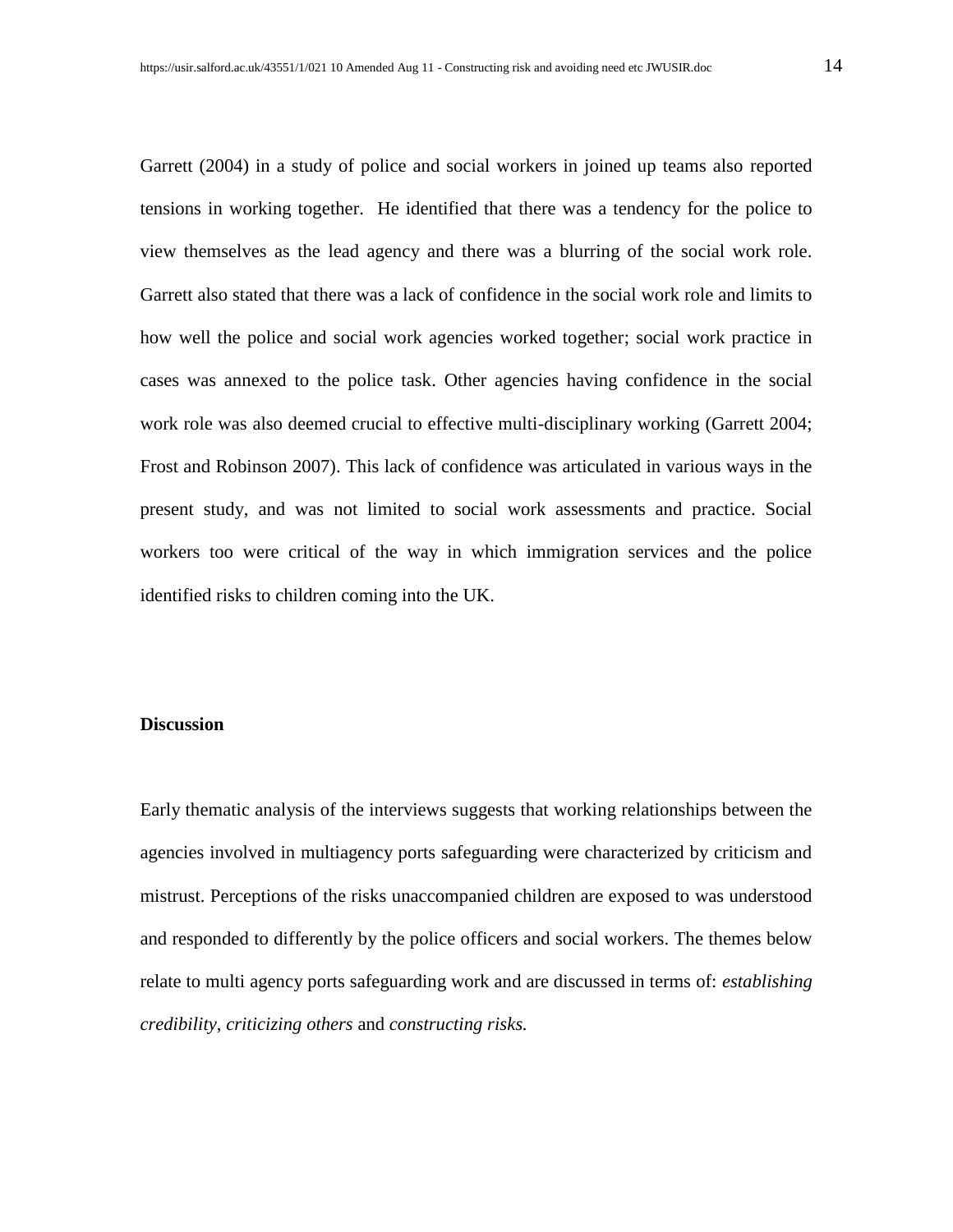#### *Establishing credibility*

The findings from this study suggest that certain narrative strategies i.e. the use of "atrocity stories" were employed by the participants in this study. This was evidenced in their criticism of other agencies, and safeguarding partners that served to bolster their own professional credibility. The way in which respondents promoted their agenda and discussed their roles was often in contrast to the way in which other agencies were described. Ineptitude, lack of a professional approach, limited resources and incompetence were the key criticisms applied by participants about other agencies involved in ports safeguarding work. Drawing on these "atrocity stories", professionals imbue a sense of crisis, catastrophe and incompetence (Taylor and White 2000). These findings are important as they illustrate the ways in which complexity and uncertainty with regards to multi agency safeguarding work are played out in practice. For example, the way in which this police officer criticized social services whilst promoting their own actions as beneficial and decisive in relation the Lord Laming (2003) recommendations:

*"… we are very sort of can do, that's the type of people we are, we get on and do things, whereas other agencies do a bit of sort of handwringing, and let the dust settle"* (PCP 1).

White and Featherstone (2005) examined integrated working between health and social welfare professionals. They discuss the rhetoric which characterizes the ways in which other professionals refused to accept referrals or were tardy with responses. In their analysis White and Featherstone found that professionals tell elaborate stories about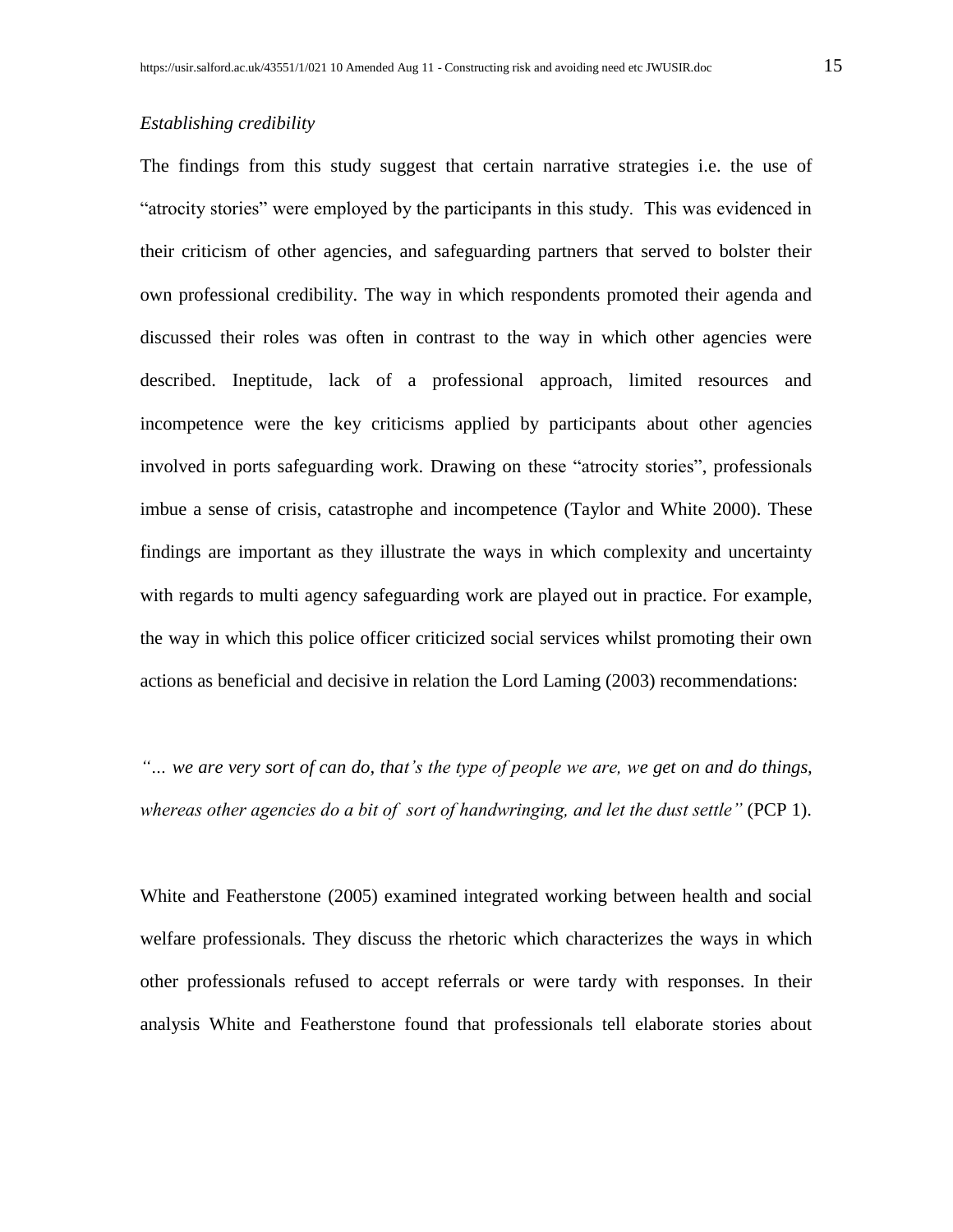clients and particularly the incompetent response of other professionals or agencies, termed "atrocity stories" that serve to bolster their own credibility.

Social workers in this study reported, for the most part, that safeguarding was working well particularly where social workers liaised closely with police in following up reports about where children have been placed once they arrive. Social workers assisted in gathering evidence as part of the assessment and case management process. Whilst social workers tended to be pragmatic and balanced in their perceptions of other agencies, there was some tension particularly with the police and immigration officials. For example there was acknowledgement from within social services that some cases would not require assessment, and a corresponding recognition that this caused friction between the immigration services, police and social services departments:

*"...they may present us with information having interviewed children and adults, but particularly children, and they sort of say, well they're definitely hiding something, they were very nervous, they were cagey..."* (SWCYP 1).

From a social services perspective, they will only accommodate children or implement safeguarding procedures if there is an assessed risk. Although this is standard practice, governed by Working Together to Safeguard Children guidance (HM Government 2006; 2010), sometimes it means that other partners in safeguarding work with migrant children are left feeling that their concerns are not taken seriously, or ignored. These responses relate specifically to suspected cases of child trafficking: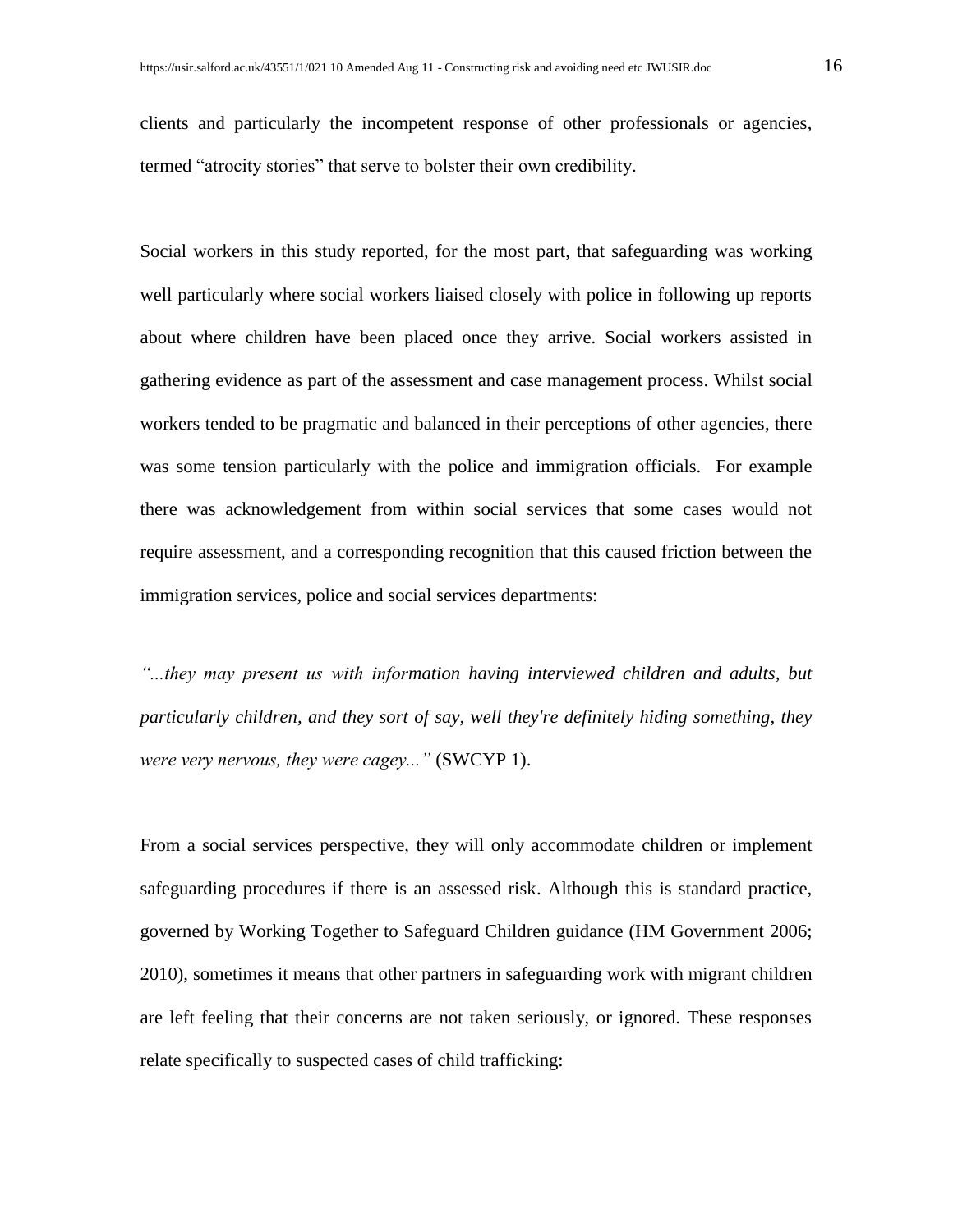*"...sometimes we're dealing with trafficking and Social Services have been dealing with a child...they haven't recognised that they need the resources and the will to treat these children the same as they would any other child...there's not enough done and when the dangers are identified to them, they avoid the issues"* (PCP 2).

*"a lot of my work is convincing social services that actually this is a child that actually needs to be treated, you know the child's in danger..."* (SWCYP 5).

There was a pronounced view from the police that social services do not make proper assessments, and are failing to protect vulnerable migrant children:

*"…they're not being treated the same as the indigenous population and that's a resource problem"* (PCP 2).

Furthermore, the social worker based in an NGO at the port shared this perspective:

*"...they haven't investigated something that one would think they might have because there hasn't been any documentary, written evidence to suggest that anything untoward has happened...you know... that to me is ludicrous"* (SWCYP 6).

#### *Critisising others*

When discussing their roles and responsibilities, the police respondents often felt that they were doing better than others because they were at the frontline and were seeing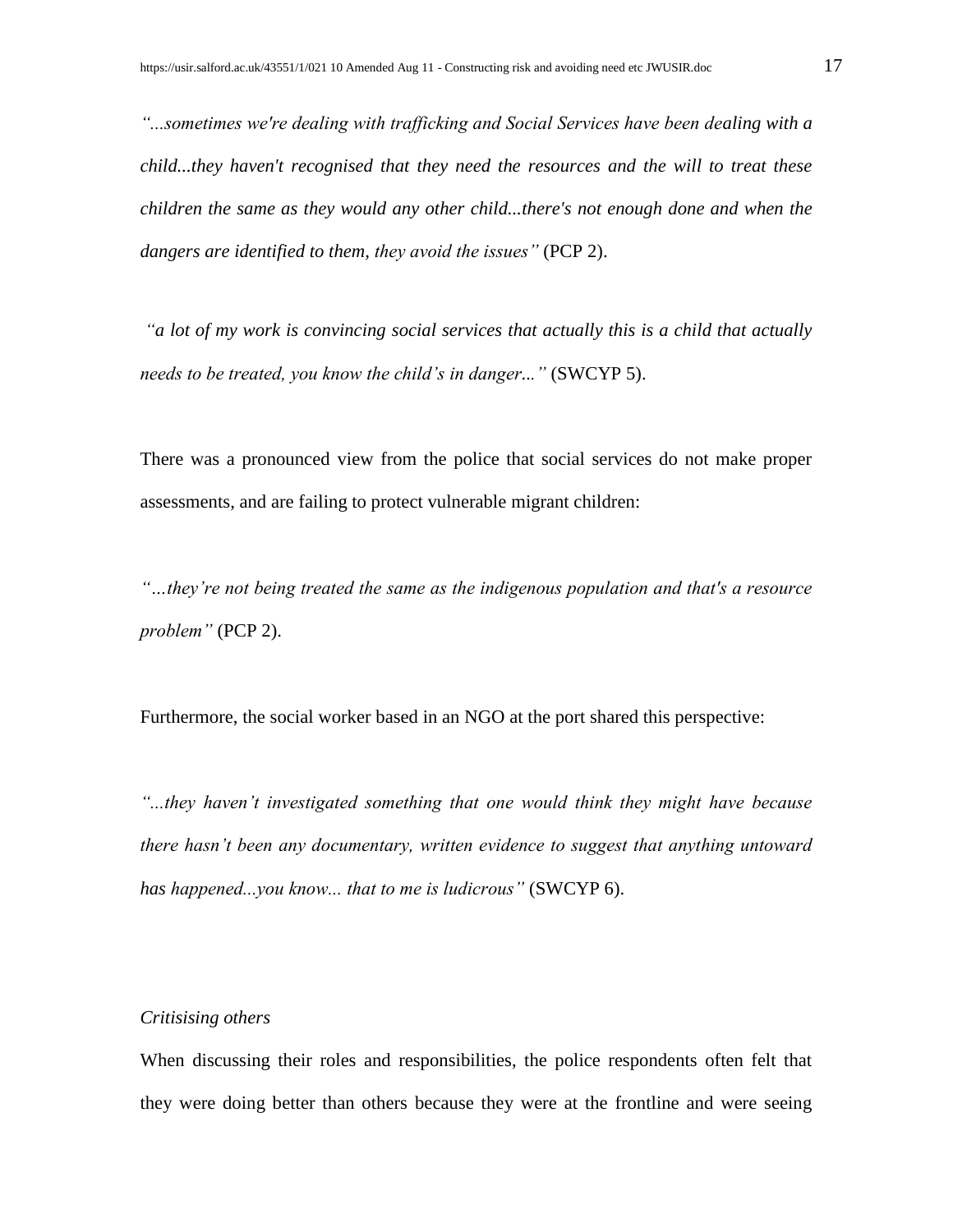what they perceived to be vulnerable migrant children on a regular basis. Other partners in the safeguarding work were criticized by the police officers as their practice was not perceived to be meeting the same standards. The police respondents operated in what they perceived to be a risky fast moving transient environment; the port of entry, where speed was of the essence and, their practice orientated towards investigation, the use of intelligence gathering systems and an emphasis on harm reduction. It was of concern to social worker and police officer respondents that unless systems were in place, vulnerable children would never be identified:

*"…unless you register them ... take some sort of biometric data how do you know where they are?"* (PCP 1).

From a social work perspective, referrals from the port are becoming clearer and more appropriate. The social worker based in a statutory team which handled cases referred by the police stated that within a couple of days when checks were made, the child often went with the adult who came to collect them.

Professionals 'talk' about each other establishes expectations and maintains disciplinary boundaries (Taylor and White 2000) and is evident when professionals comment upon incompetent responses by professionals to what are ostensibly clear cut cases and routine occurrences (p.137). In the extract below the police officer drew on the case of Victoria Climbié as a typical example of a clear child death resulting from negligence which could have been prevented: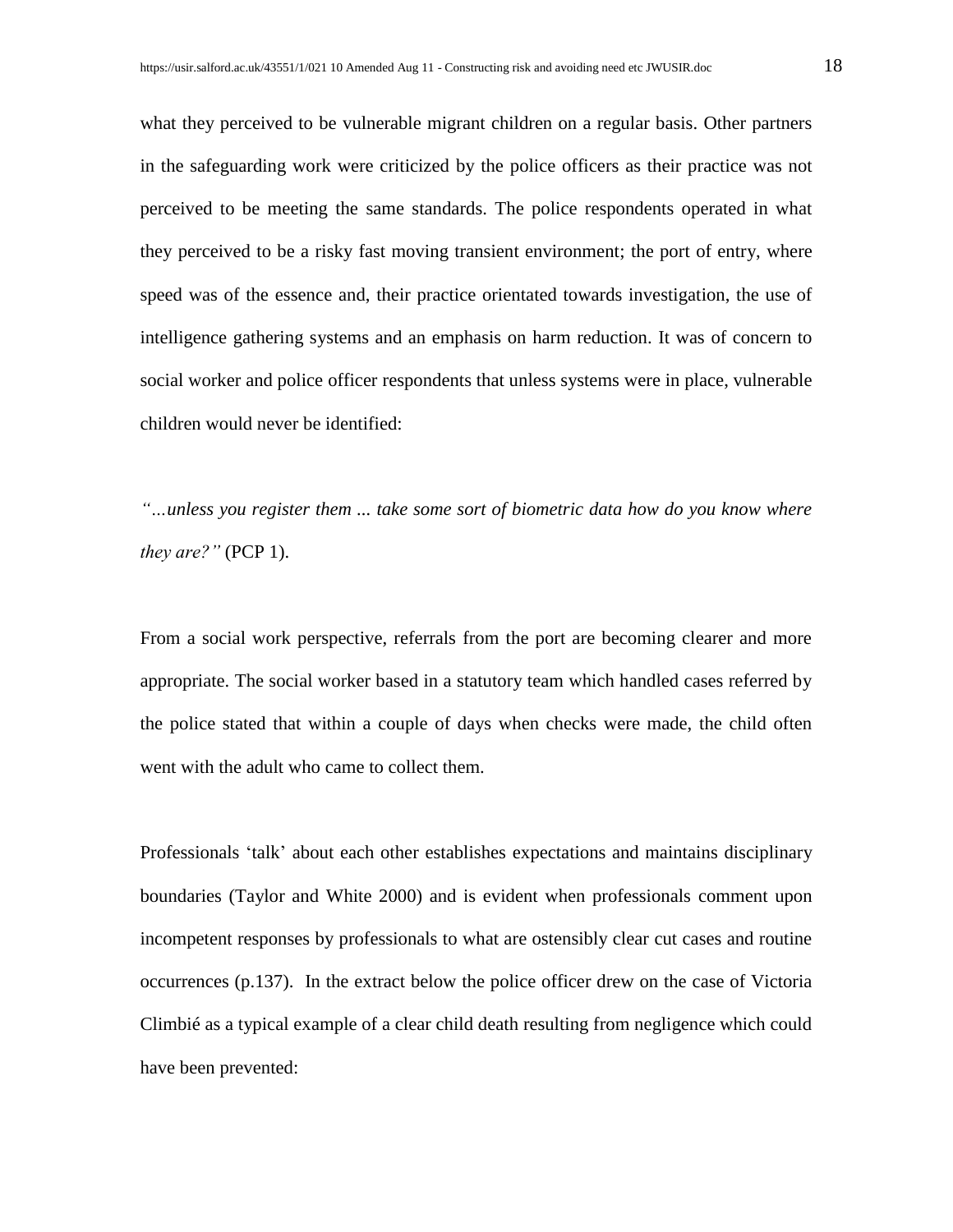*"…Victoria Climbié…I do mention her name sometimes…the Social Workers do take offence at that"* (PCP 3).

There was also some scepticism from social workers and the police about working with legal services and interpreters. This respondent based in an NGO delivering services to asylum seekers and refugees was used to working with interpreters and took steps to prepare them if they were working with a child:

"…*we would want to be sure that the interpreter we were dealing with was aware obviously of the age of child and what sometimes happens is we'll speak to the interpreter in advance"* (SWCYP 3).

For the social worker who managed a young persons unaccompanied children's team, there was a lack of trust that an interpreter would not try to exert some influence over the child, particularly if they were from the same community. This concern was founded on the basis that cultural norms and expectations of cultures might be brought to bear on the child by the interpreter:

*"…interpreters are meant to have a code of ethics but there are one or two who we think might misuse the information …so we have to be very careful about that*" (SWCYP 2).

#### *Constructing risk*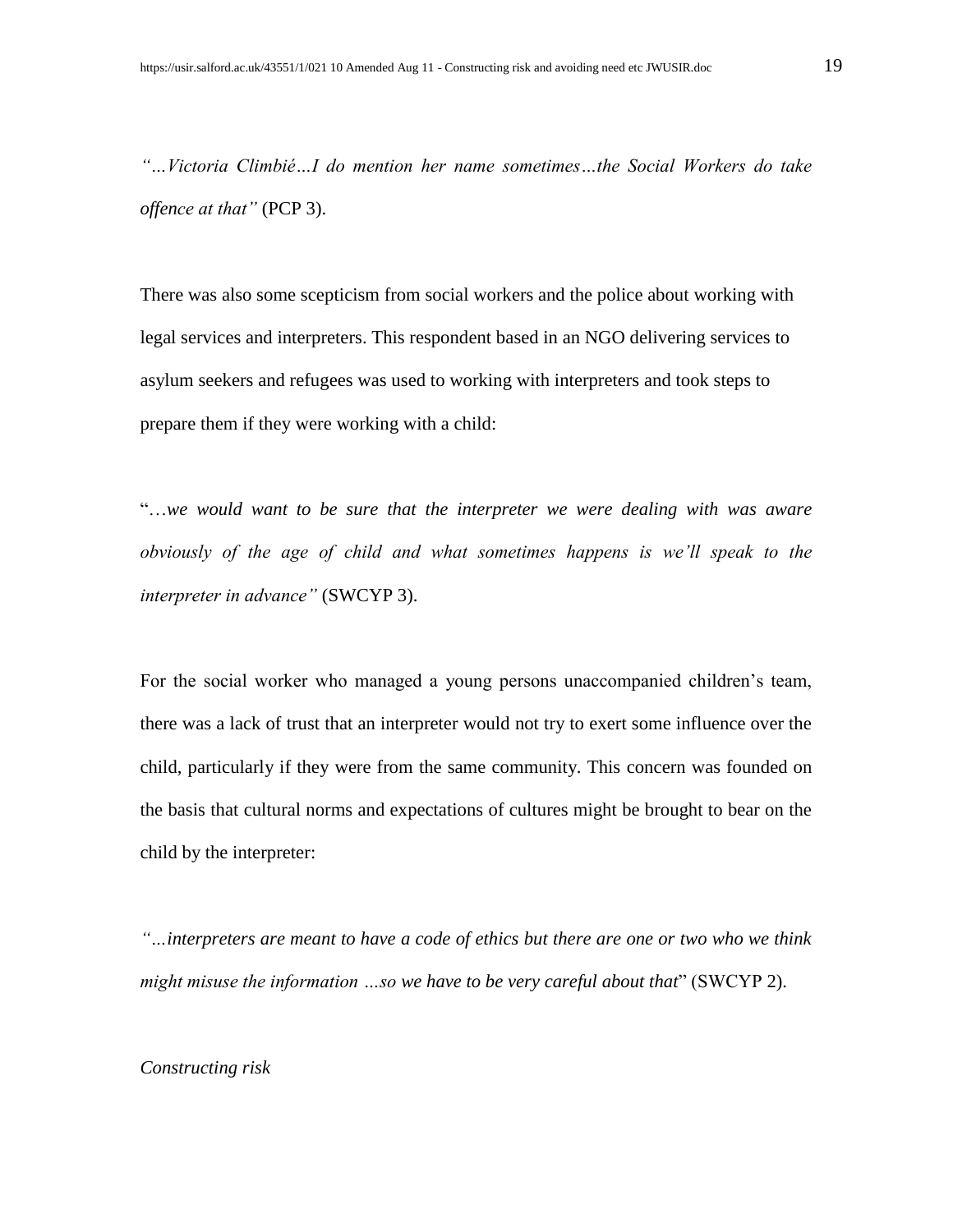In addition to criticizing the practice of others professionals involved in ports safeguarding work with children, participants also expressed their opinions about certain ethnic communities in the UK. In some cases participants made sweeping generalized statements based upon what can only be described as suspect cultural stereotypes*.* There was certainly a lack of acceptance that parents/caregivers in the UK or in a child's country of origin were partners in the safeguarding process. These views were particularly evident within the police officers responses, and also the social workers in this study. Generally there was a lack of understanding of cultural child rearing practices and the motives of adults who arrived to collect unaccompanied children came under close scrutiny The child rearing cultures and practices of black and ethnic minority communities were also discussed by informants in the wider context of migration to the UK: *"we've got a whole set of new people here whipping, beating, drugging kids"* (PCP 1). This characterisation of traditional practices as well as spiritual beliefs of other cultural groups was also evident in this response from a social worker based in a young people's asylum team:

*"…often girls who've been involved, who were brought here who have been subjected to the voodoo…parents will pay for them to go to voodoo to make sure the child is obedient"* (SWCYP 2).

The relatives may be part of an extended family network, but effectively they are strangers who children barely know. As reflected within the following quote, there was a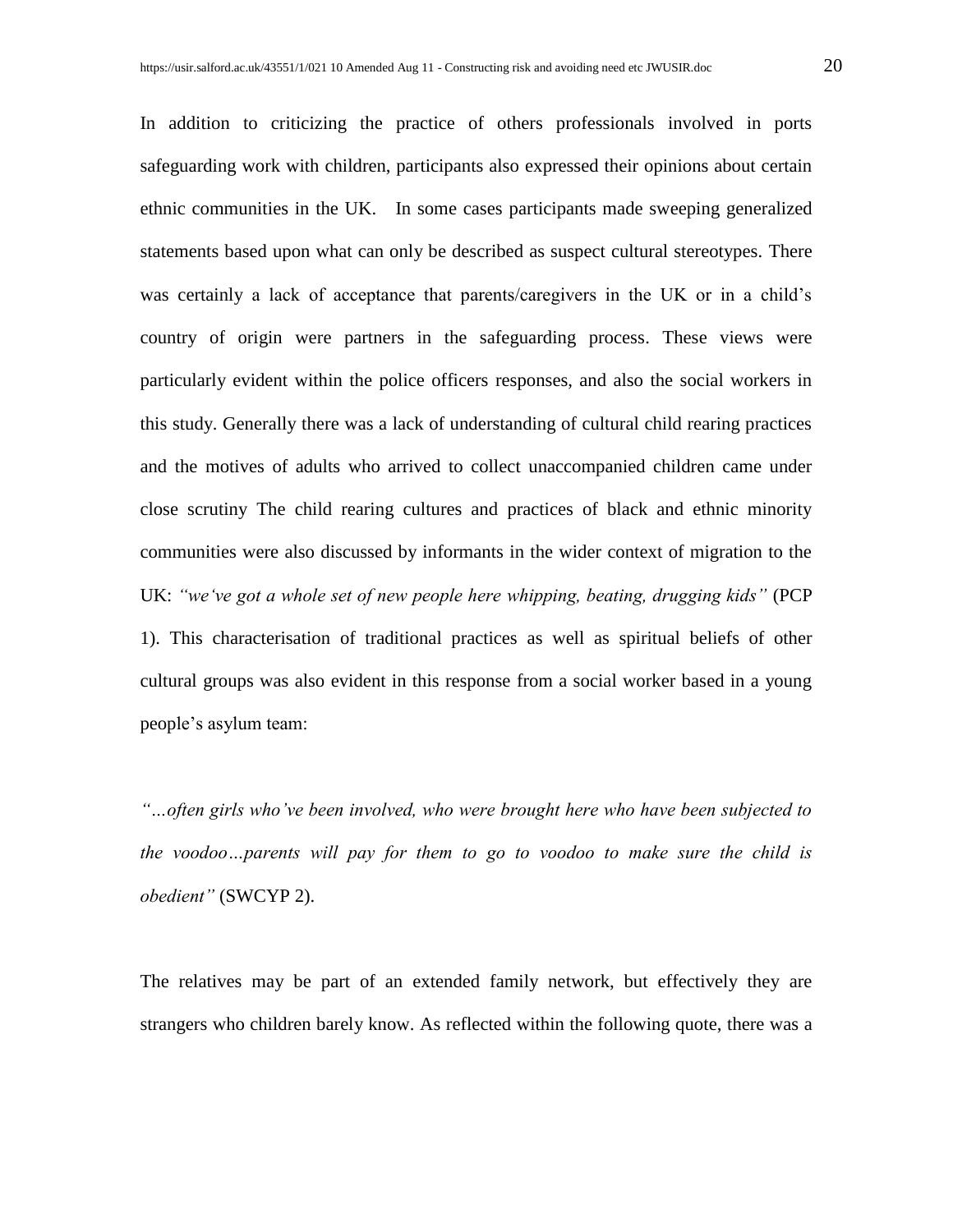perceived difference between how UK born and migrant children may be safeguarded in their own communities:

*"…they are in a family that no-one has actually assessed as being suitable to foster them…people from these communities are adopting children, in a way that we couldn't do as residents in this country"* (PCP 1).

Not being able to protect children caused police officers to feel anxious and worried about their work, and the possible consequences of not acting to safeguard: "*You know, God forbid if anything happened to that child that night, if I'm the last one to see him"* (PCP 3). This respondent described the referral process as a battle to get the other safeguarding partners to recognise that children need protection. In this instance, it was between the police and social services: *"I will fight tooth and nail to get them accommodated and supported by social services"* (PCP 3). Whereas the social work emphasis was on firstly making contact with the child at the port or once they had left, to ensure that their practical needs were met, followed by efforts to establish who had care and parental responsibility for the child.

#### **Conclusions**

Currently there are limited studies of safeguarding work with children at UK ports of entry. This study, through consultations with police and social workers has provided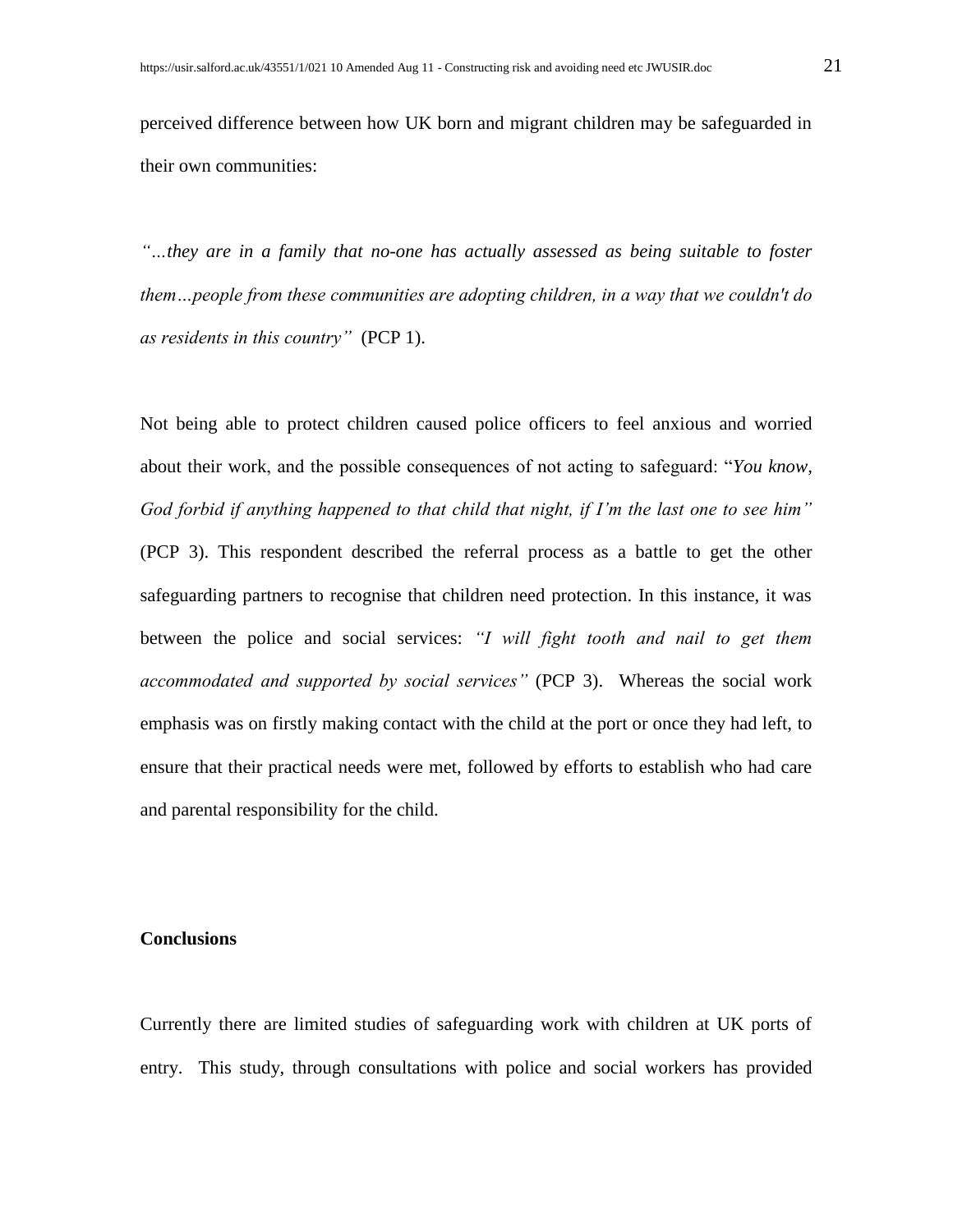some insights into the issues relevant to social work practice with unaccompanied children coming to the UK. The findings demonstrate that there are clear tensions in the relationships between the police and social workers understanding and assessment of risk in ports' safeguarding work, together with a lack of understanding of roles and responsibilities. Further research on the dynamics of multiagency ports safeguarding work including assessment process and systems in this context may help to identify ways in which the tensions and differences are resolved and addressed in practice. Given that multiagency child ports safeguarding is a relatively new practice development it appears timely that the work is evaluated and assessed in terms of its value in promoting better outcomes for children. This study did not include the views of health professionals or immigration officers. Further research should seek to include the participation of these officials.

In this study, the issues related to interpretation were evident when respondents discussed their attempts in communicating with children whose first language was not English. The difficulties were expressed in terms of trying to explain to children what was happening and in trying to elicit details about their journeys and families as part of the assessment process. The use of interpreters in this context is vital and crucial if children's own experiences are to be included in the assessment process as policy dictates. It is equally important that social work professionals either speak languages other than English, or have access to interpreters who are trained and experienced in working and interpreting with children. It is not acceptable that children have their stories surmised.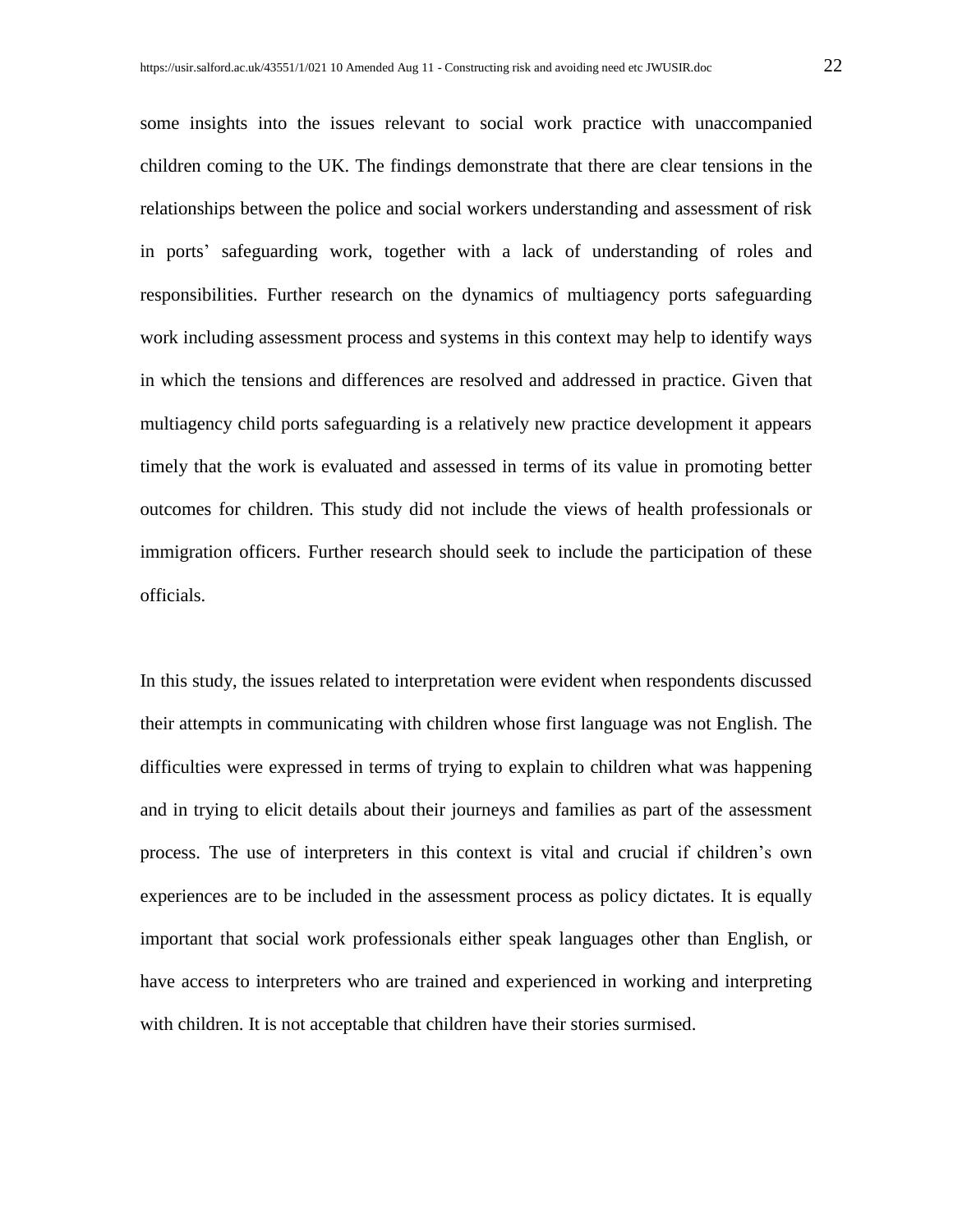This study also suggests the need for the development of social workers' skills in understanding inter-cultural communication and being trained in the use of interpreters when undertaking assessments. Opportunities to include the expertise of migrant communities who can best educate social work students on cultural features of parenting would be useful. The use of interpreters in children's assessments is an under researched area, despite research findings which suggest that language and communication in the provision of health care services is a key barrier to access (Leavey 2004). It is also clear that for migrant children their access to welfare support is negotiated through language and cultural barriers, thus advocacy and interpretation provision is critical to their needs being identified.

Working with children and families in statutory social work requires a high degree of skill and expertise, particularly in assessment (Taylor 2004). Indeed, the critical issues raised by Laming (2003) and other authors relate to the capacity and the ability of professionals to assess risk, and make safeguarding and welfare decisions based on their assessments. In recent years the assessment and management of risk to children has become a defining feature of child welfare policy (Parton 2010), and of child care social work practice in the UK. In this vein, Broadhurst *et al.* (2010) argue that:

 *"A focus on risk is seen to increase the consistency and rigour of assessment and to enable practitioners to adopt a more focused approach to intervention; however, this focus can also conflate and indeed, obscure 'needs'. The risk imperative may also serve*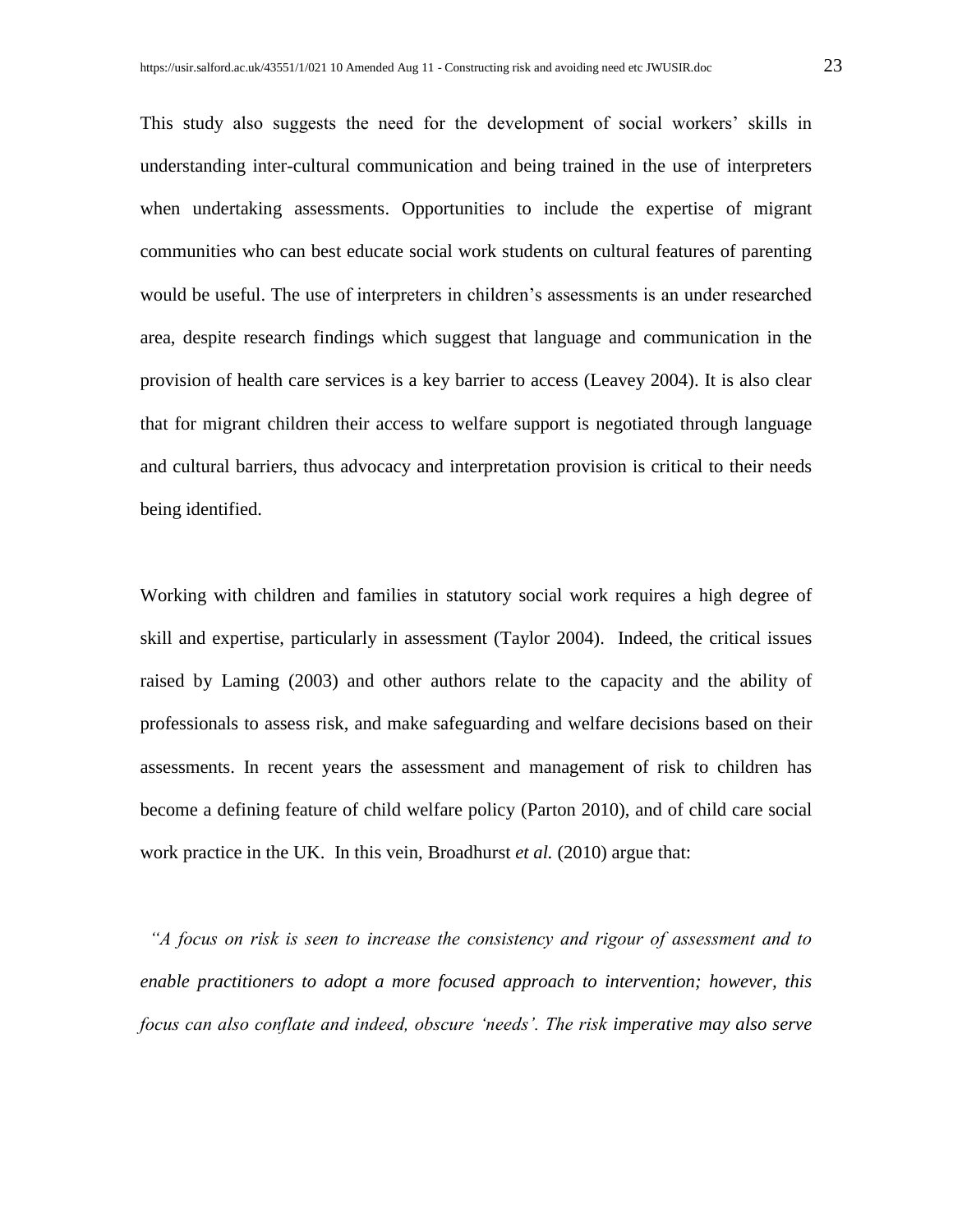*to constrain and undermine professional practice and discretion."* (Broadhurst *et al.* 2010 p. 8).

In this study police officers and social workers constructed risk through their focus on poor parenting in other cultures, and the perception that children coming to the UK were brought against their will. As such further exploration of the ways in which officials in this area of work, construct and assess risks pertaining to migrant children is also recommended as a future research trajectory.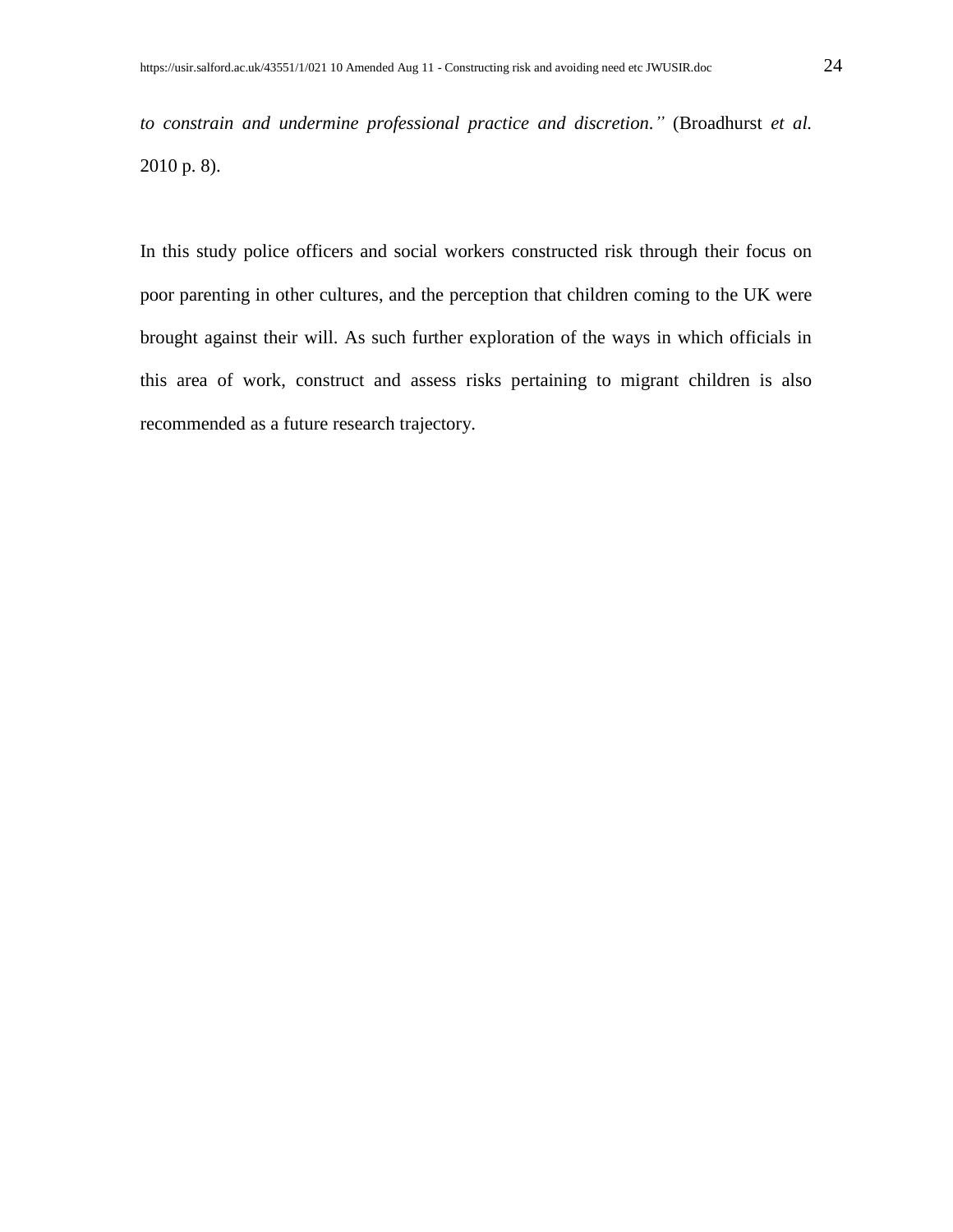#### **References**

Ayotte, W., (2000) Separated Children Coming to Western Europe. Why they travel and how they arrive. *Save the Children. UK.*

Bastia, T., (2005) Child Trafficking or Teenage Migration? Bolivian Migrants in Argentina. *International Migration.*(Vol.43 (4) pp. 57-86).

Bernard, C., and Gupta, A., (2008) Black African Children and the Child Protection System. *British Journal of Social Work:* (Vol. 38, pp.476-492.

Biernacki, P., and Waldorf, D., (1981) Snowball Sampling: Problems and Techniques of Chain Referral Sampling. *Sociological Methods and Research,* (Vol.10, No.2, pp 141- 164).

Broadhurst, K. Hall, C. Wastell, D. White, S. Pithouse, A. (2010) Risk, Instrumentalism and the Humane Project in Social Work: Identifying the *Informal* Logics of Risk Management in Children's Statutory Services. *British Journal of Social Work* (Vol. 40, pp. 1046-1064).

Busza, J., Castle, S., and Diarra, A., (2004) Trafficking and health. *British Medical Journal:* (328, pp.1369-1371).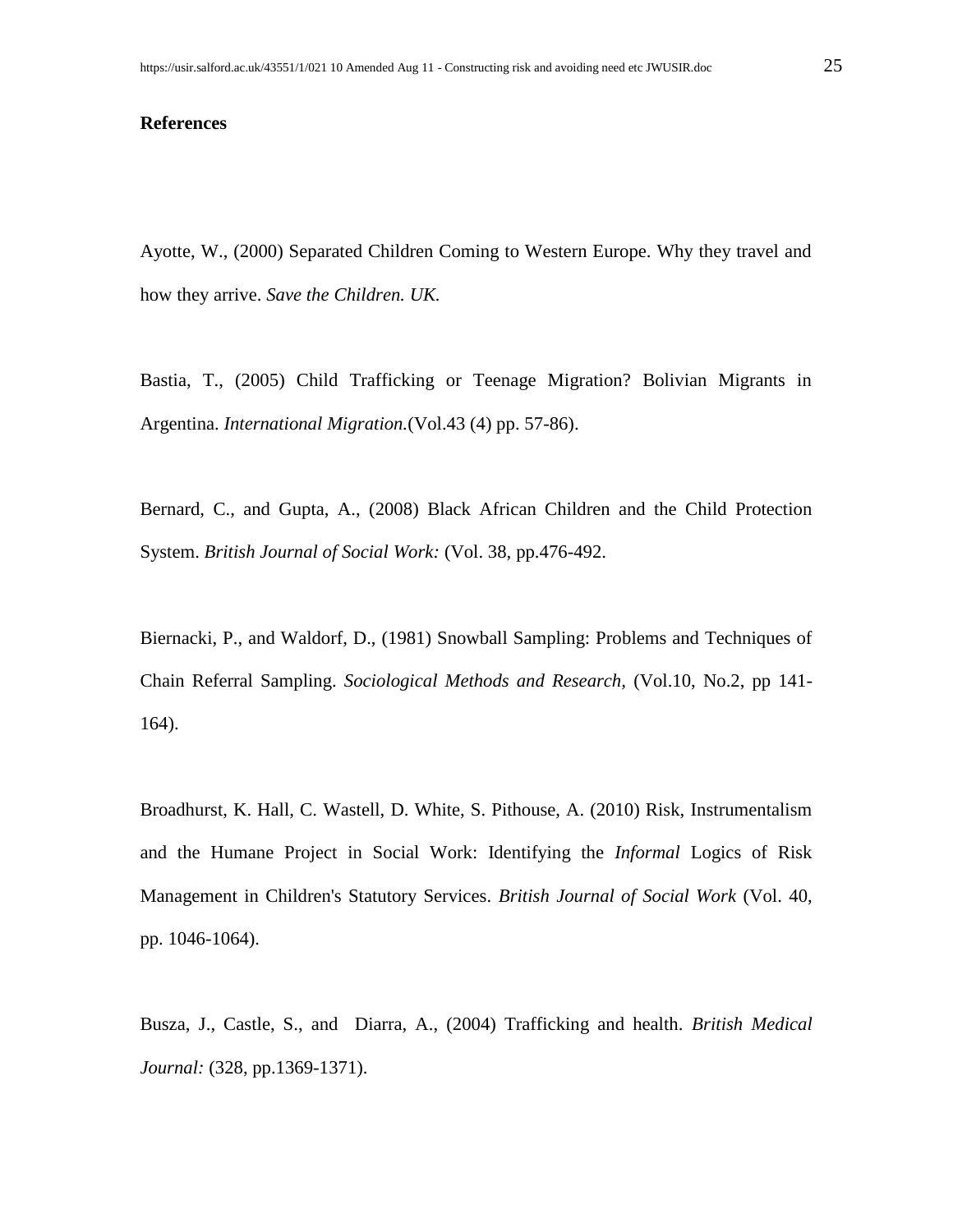Cemlyn, S.J., and Briskman, L., (2003) Asylum, children's rights and social work, *Child and Family Social Work*, (8 (3), pp. 163-178).

Chand, A., (2005) Do you speak English? Language barriers in child protection social work with minority ethnic families. *British Journal of Social Work*: (Vol. 35, pp.807- 821).

Crawley, H., (2007) When is a child not a child? Asylum, age disputes and the process of age assessment. URL<http://www.ilpa.org.uk/>(Accessed 29<sup>th</sup> March 2011).

Crawley, H., (2006) Child first, migrant second. Ensuring that *every* child matters. Immigration Law Practitioners Association. URL <http://www.ilpa.org.uk/>(Accessed 28<sup>th</sup> March 2011).

De Lange, A., (2005) Observations on Burkina Faso. Unpublished paper presented at Childhoods in Emerging and Transforming Societies 29th June-3rd July 2005. University of Oslo.

Derluyn, I., and Broekaert, E., (2005) On the Way to a Better Future: Belgium as Transit Country for Trafficking and Smuggling of Unaccompanied Minors. *International Migration* . (No.43 Vol. 4, pp.31-53).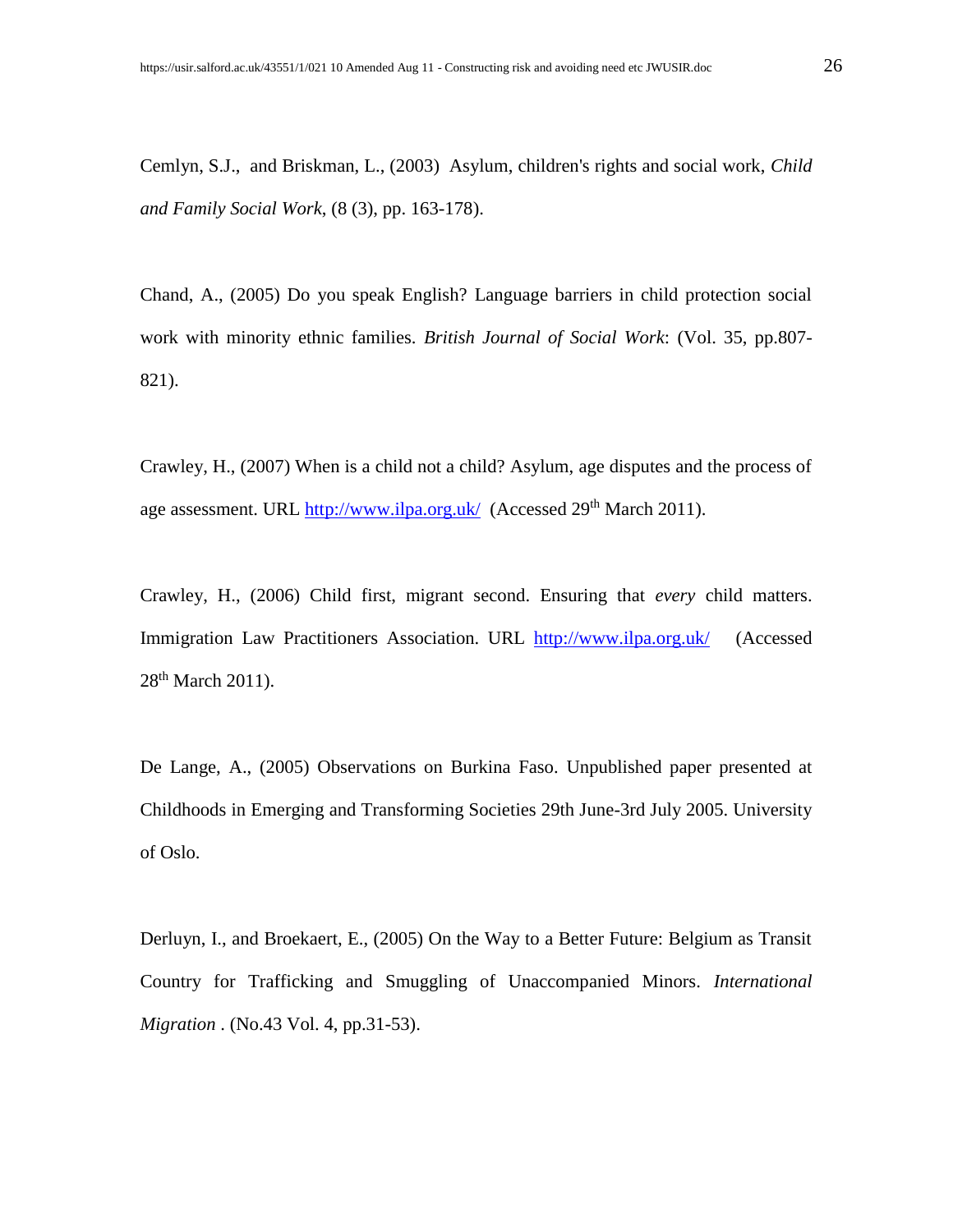Dottridge, M., (2004) Children's Rights in the Balance: Prevention of Trafficking interventions and the freedom to migrate. *Alliance News December 2004 Global Alliance Against Trafficking in Women* ( pp.23-34**.).**

Duval, F., and Jordan, B., (2003) Immigration control and the management of economic migration in the United Kingdom: organisational culture, implementation, enforcement and identity processes in public services. *Journal of Ethnic and Migration Studies.* (Vol. 29, No. 2 pp.299 -336).

Engebrigtsen, A., (2003) The child's-or the state's best interests? An examination of the ways immigration officials work with unaccompanied asylum-seeking minors in Norway. *Child and Family Social Work,* (Vol. 8, pp.191-2000).

Fass, P., (2005) Children in Global Migrations. *Journal of Social History.* (Vol. 38, Number 4, Summer pp.937-953).

Frost, N., and Robinson, M., (2007) Joining up children's services: safeguarding children in multi-disciplinary teams. *Child Abuse Review*. (Vol. 16. Issue 3, pp.184-199).

Garrett, P.M., (2004) Talking Child Protection: The Police and Social Workers 'Working Together'. *Journal of Social Work*. (Vol. 4, No. 1, pp.77-97).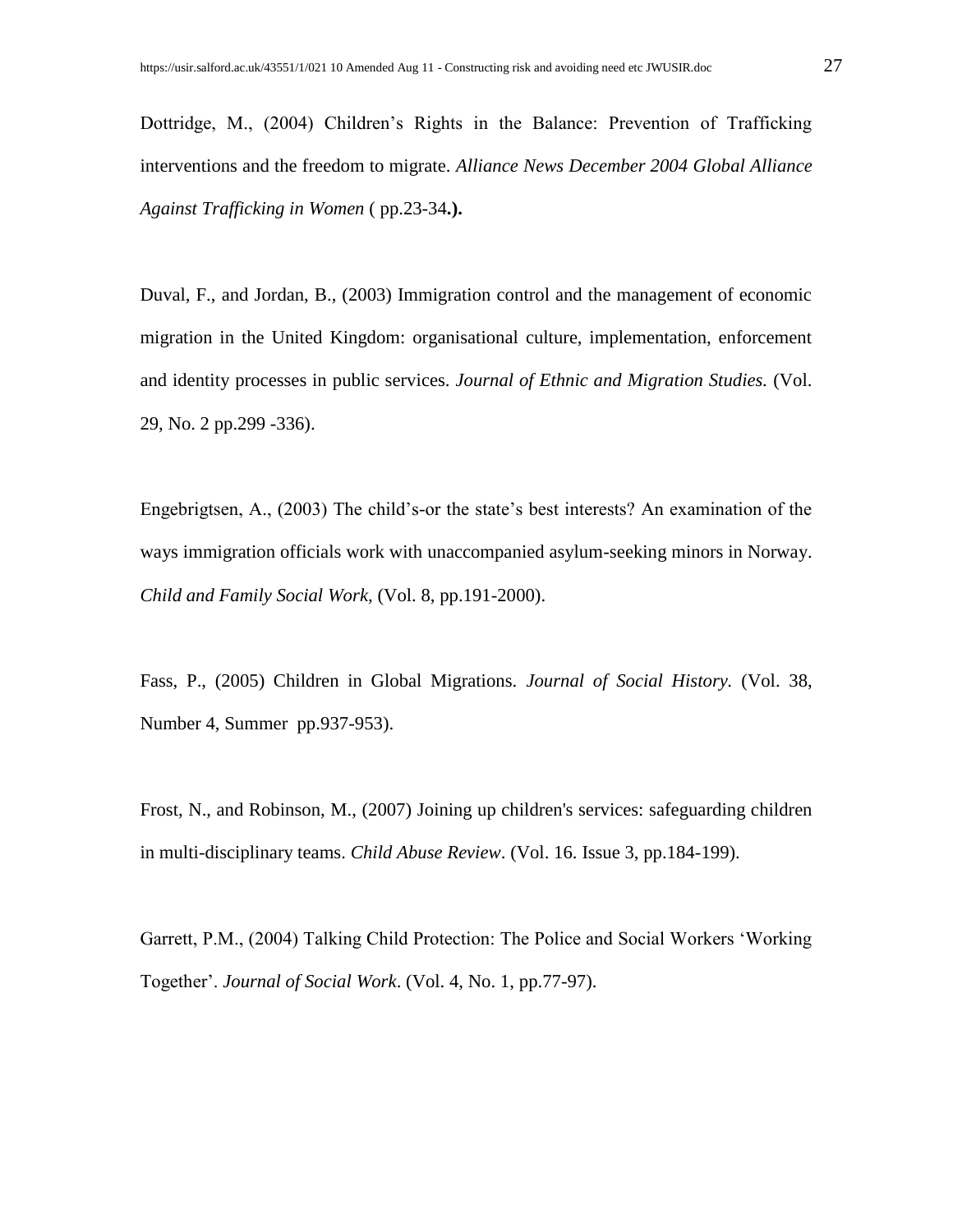Hashim, I. M., (2006) *The Positives and Negatives of Children's Independent Migration: Assessing the Evidence and the Debates*. Sussex Centre for Migration Research Working Paper T16 URL [http://www.migrationdrc.org/publications/working\\_papers/WP-T16.pdf](http://www.migrationdrc.org/publications/working_papers/WP-T16.pdf) (Accessed 3rd April 2011).

Hopkins, P.E. and Hill, M., (2006) This is a good place to live and think about the future…The needs and experiences of unaccompanied asylum-seeking children in Scotland. Scottish refugee Council. URL [http://www.scottishrefugeecouncil.org.uk/assets/0000/0345/This\\_is\\_a\\_good\\_place\\_to\\_liv](http://www.scottishrefugeecouncil.org.uk/assets/0000/0345/This_is_a_good_place_to_live_and_think_about_the_future.pdf) [e\\_and\\_think\\_about\\_the\\_future.pdf](http://www.scottishrefugeecouncil.org.uk/assets/0000/0345/This_is_a_good_place_to_live_and_think_about_the_future.pdf) (Accessed 3rd April 2011).

Hopkins, P.E. and Hill, M., (2008) Pre-flight experiences and migration stories: the accounts of unaccompanied asylum-seeking children. *Children's Geographies*.

(Vol. 6, No. 3 pp. 257-268).

Humphreys, C., Atkar, S., and Baldwin, N., (1999) Discrimination in child protection work: recurring themes in work with Asian families. *Child and Family Social Work*. (No.4, pp.283-291).

Kaskutas, L., A., Schmidt, L.A., Weisner, C., and Greenfield, T.K., (2000) Methods for evaluating policy changes in alcohol services. *Addiction*: (No. 95 (Supplement 3) pp.329- 345).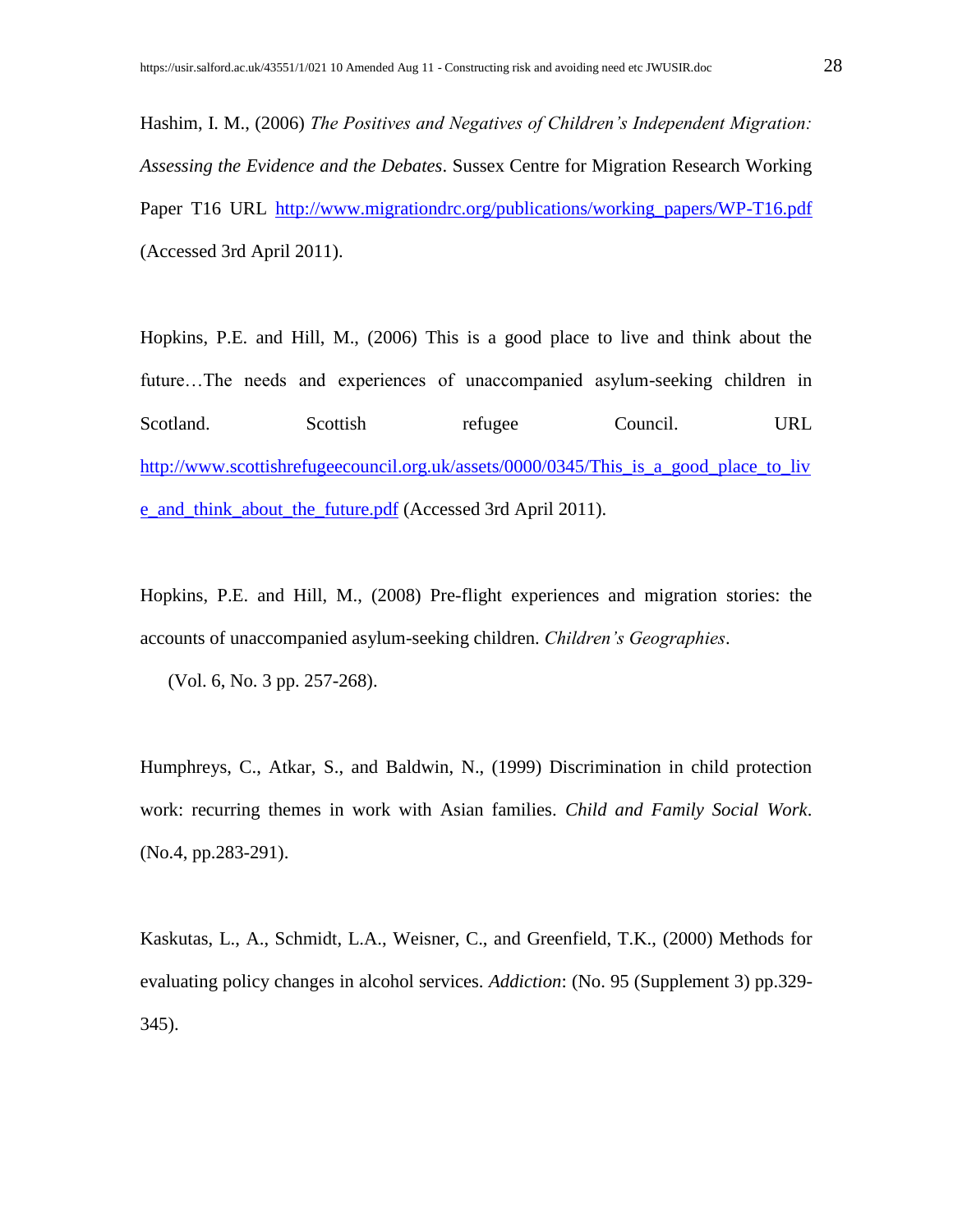Kohli, Ravi., K.,S. (2006) The sound of silence: Listening to what unaccompanied asylum seeking children say and do not say. *British Journal of Social Work*. ( Vol.36, pp.707-721).

Lord Laming. (2003) *The Victoria Climbié Inquiry: Report of an Inquiry by Lord Laming.* Cmnd 5370. The Stationary Office. URL [http://www.dh.gov.uk/prod\\_consum\\_dh/groups/dh\\_digitalassets/documents/digitalasset/d](http://www.dh.gov.uk/prod_consum_dh/groups/dh_digitalassets/documents/digitalasset/dh_110711.pdf) [h\\_110711.pdf](http://www.dh.gov.uk/prod_consum_dh/groups/dh_digitalassets/documents/digitalasset/dh_110711.pdf) (Accessed 31st March 2011).

Leavey, G., Hollins, K., King, M., Barnes, J., Papadopoulos, C., and Grayson, K., (2004) Psychological disorder amongst refugee and migrant schoolchildren in London. *Social Psychiatry and Psychiatric Epidemiology*. ( Vol.39, Issue 3, pp.191-195).

Liebel, M., (2004) *A will of their own: Cross cultural perspectives on working children*. MacMillan. UK.

Manzo, K., (2005) Exploiting West Africa's children: trafficking slavery and uneven development. *Area*. (Vol. 37, No. 4, pp 393-401).

Metropolitan Police, (2004) *Paladin Child: A Partnership study of child migration to the UK via London Heathrow .*URL [http://www.mpa.gov.uk/downloads/committees/ppr/ppr-](http://www.mpa.gov.uk/downloads/committees/ppr/ppr-040712-14-appendix01.pdf)[040712-14-appendix01.pdf](http://www.mpa.gov.uk/downloads/committees/ppr/ppr-040712-14-appendix01.pdf) (Accessed 31st March 2011).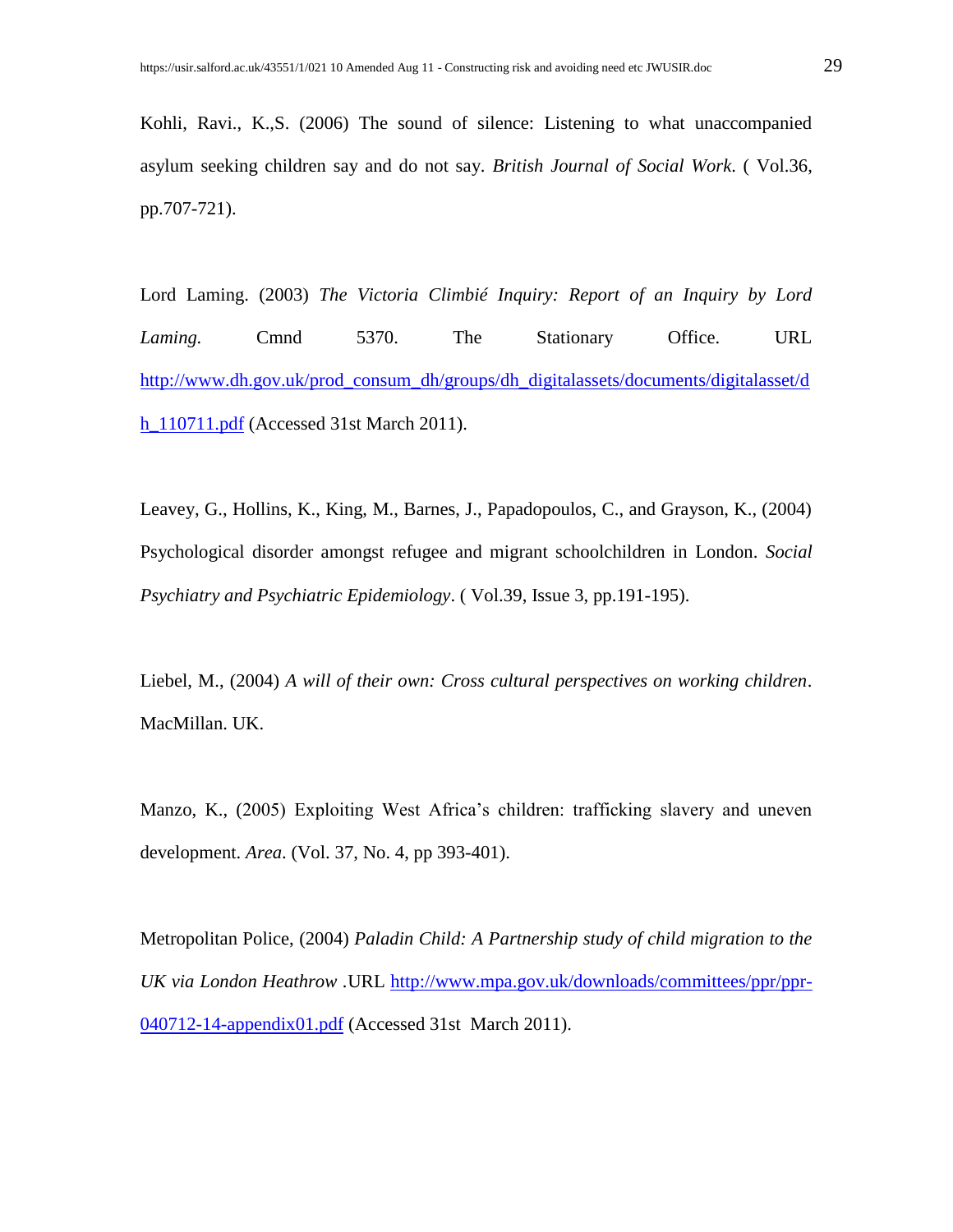Mitchell, F., (2003) The social services response to unaccompanied children in the UK. *Child and Family Social Work.* (Vol. 8, pp.179-189).

Owusu-Bempah, K., (2007) *Children and Separation: Socio-genealogical Connectedness Perspective.* Routledge. UK.

Parton N., (2010) Risk, Social Work and Social Care: The example of Social Care. In (eds) *The Law and Social Work: Contemporary Issues for Practice* (second edition). The Open University Press and Palgrave MacMillan. UK.

Pugh, R., and Williamson, D., (2005) Language Policy and Provision in Social Services Organizations. *British Journal of Social Work:* (Vol. 36, pp. 1227-1244)**.** 

Sales, R., (2007) In need of protection? Young refugees and risk. In (eds.) Thom, B., Sales, R., and Pearce, J. *Growing up with risk*. Policy Press.UK.

Sutton, D., and Smith T., (2005) Is Europe failing separated children? Forced Migration Review, 23, pp 29-31. URL<http://www.fmreview.org/FMRpdfs/FMR23/FMR23full.pdf> (Accessed 31st March 2011).

Taylor, C., (2004)., Underpining knowledge for child care practice: reconsidering child development theory. *Child and Family Social Work*. (No.9, pp. 225-235).